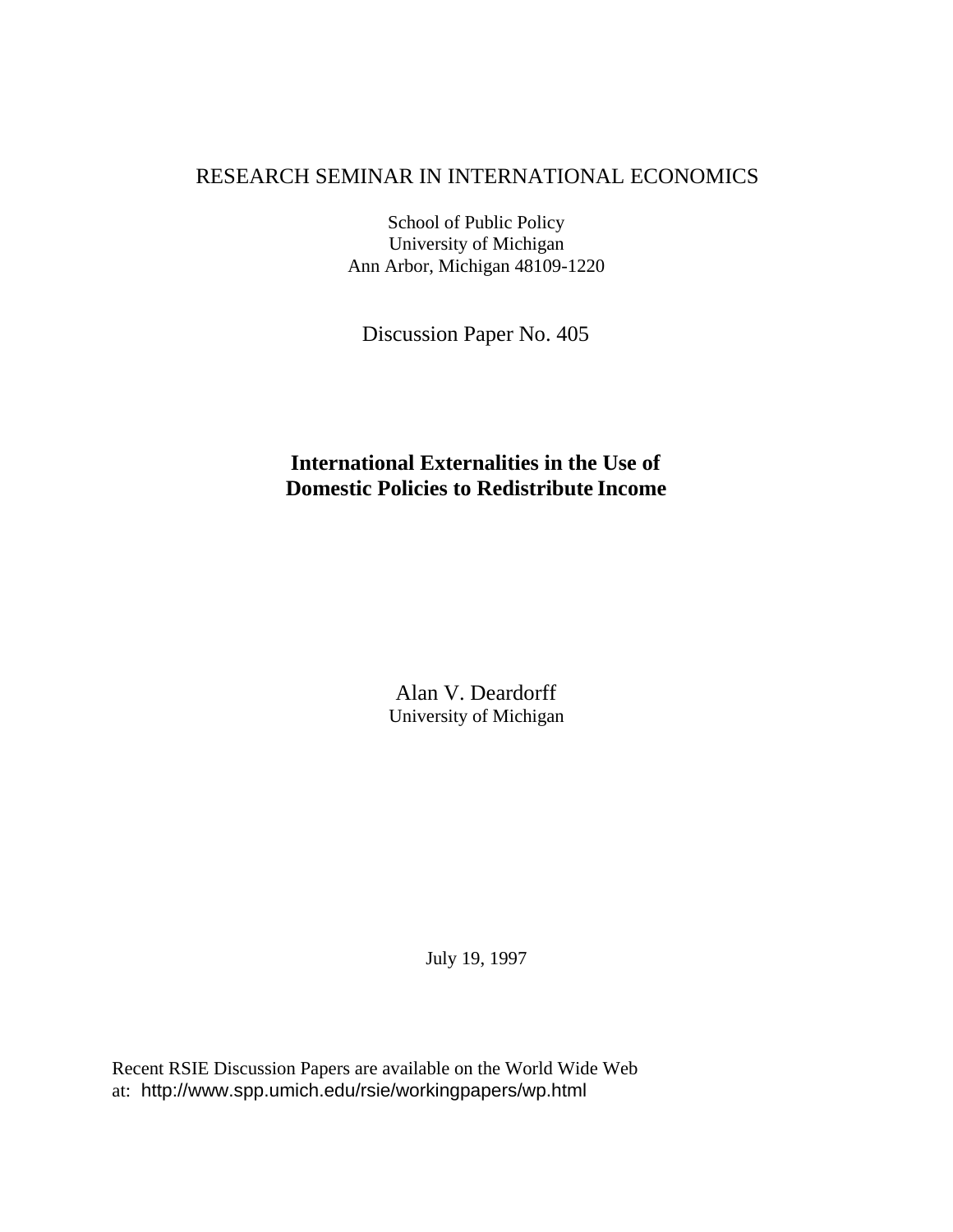# **International Externalities in the Use of Domestic Policies to Redistribute Income**

**Alan V. Deardorff**

**The University of Michigan**

Paper presented at the RIEB International Conference on "International Economic Links and Policy Formation: Where Do We Go From Here?" Kobe University, June 12-13, 1997

July 19, 1997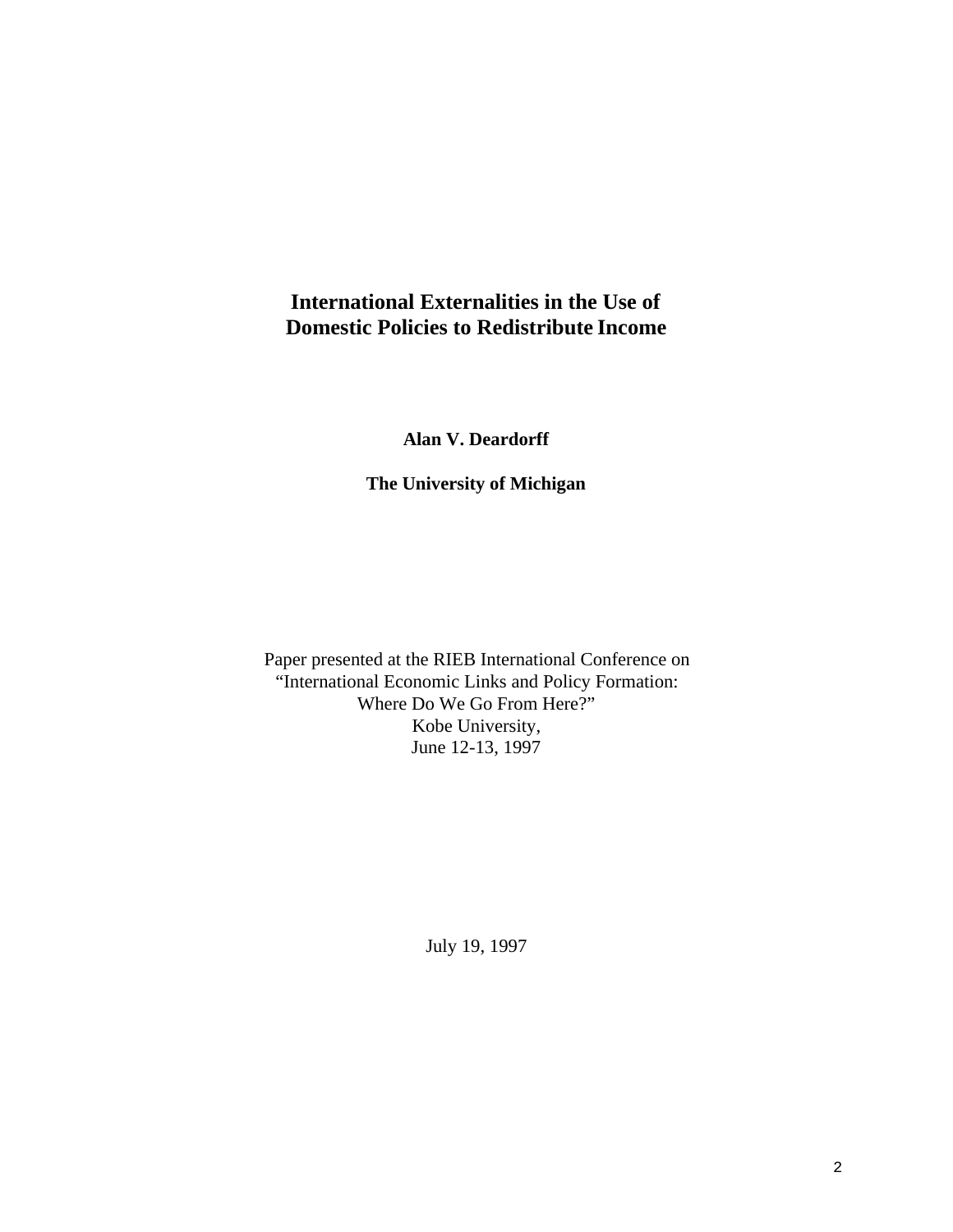## **ABSTRACT**

## **International Externalities in the Use of Domestic Policies to Redistribute Income**

### **Alan V. Deardorff**

#### **The University of Michigan**

Policies to redistribute income between high- and low-income groups are well known to distort factor supply decisions and thereby to generate deadweight losses incidental to income redistribution. This paper examines the effects that these same distortions may also have on factor supplies themselves, and thus on the implied patterns of production and international trade. The point is not just that redistribution policies may matter for trade, however, but that, through their effects on world market prices and associated factor prices, the distributional effects of redistribution policies spill over into the markets of a country's trading partners. Using a standard two-factor, two-good Heckscher-Ohlin Model with endogenous factor supplies of skilled and unskilled labor, the paper derives the effects of a redistributive tax on factor supplies, production, trade, world goods markets, factor markets, and income distributions at home and abroad. One result is that a redistributive tax by a large country is to some extent undermined in its effects on its own income distribution by changes in world prices, and also that such a policy tends to worsen the income distribution abroad at the same time that it improves it at home. Another result is that a redistributive tax will affect a country's terms of trade in ways that will sometimes reinforce, other times offset, the incentive to redistribute income. Both results have implications for the need for, and desirability of, international coordination of policies for domestic income redistribution. In particular, it is argued that high income countries will tend to go too far in redistributing income, while low income countries will not go far enough. Both could be better off if they coordinated on changes in their distribution policies.

## **Keywords:** Income Redistribution **Correspondence:** International Spillovers

F11 Neoclassical Trade Models University of Michigan D33 Factor Income Distribution Ann Arbor, MI 48109-1220

Alan V. Deardorff **JEL Subject Code:** Department of Economics

> Tel. 313-764-6817 Fax. 313-763-9181 E-mail: alandear@umich.ed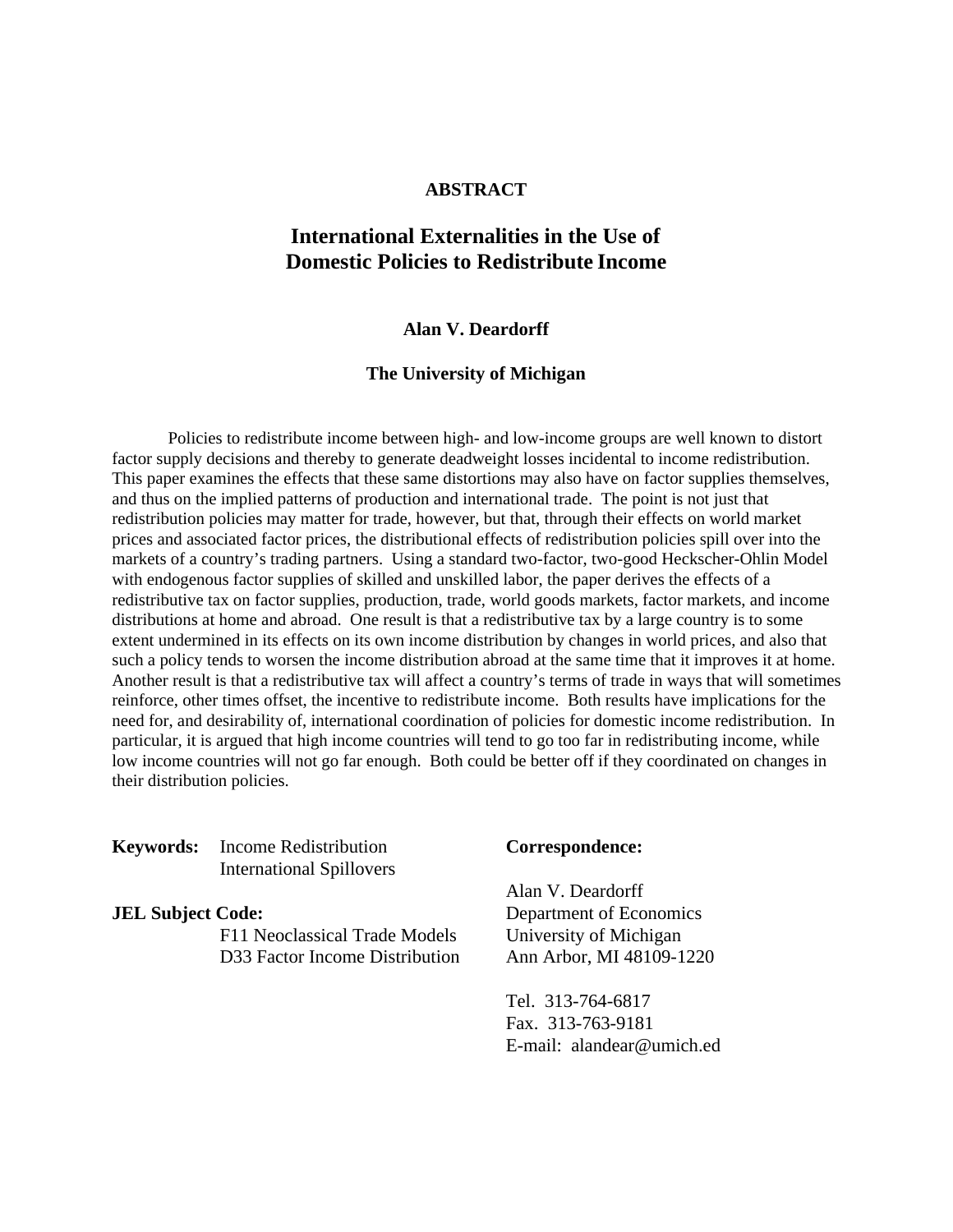July 19, 1997

## **International Externalities in the Use of Domestic Policies to Redistribute Income1**

**Alan V. Deardorff The University of Michigan**

## **I. Introduction**

Policies to redistribute income between high- and low-income groups are well known to distort factor supply decisions and thereby to generate deadweight losses incidental to income redistribution. This paper examines the effects that these same distortions may also have on the factor supplies themselves, and thus on the implied patterns of production and international trade. The point is not just that redistribution policies may matter for trade, however, but that, through their effects on world market prices and associated factor prices, the distributional effects of policies to redistribute income will spill over into the markets of a country's trading partners.<sup>2</sup> Using a standard two-factor, two-good Heckscher-Ohlin Model augmented to include endogenous supplies of skilled and unskilled labor, I derive the effects of a redistributive tax on factor supplies, production, trade, world goods markets, factor markets, and income distributions at home and abroad.<sup>3</sup>

One result is that a redistributive tax by a large country is to some extent undermined in its effects on domestic income distribution by changes that it causes in world prices. Also, such a policy tends to worsen the income distribution abroad at the same time that it improves it at home. Another result is that a redistributive tax will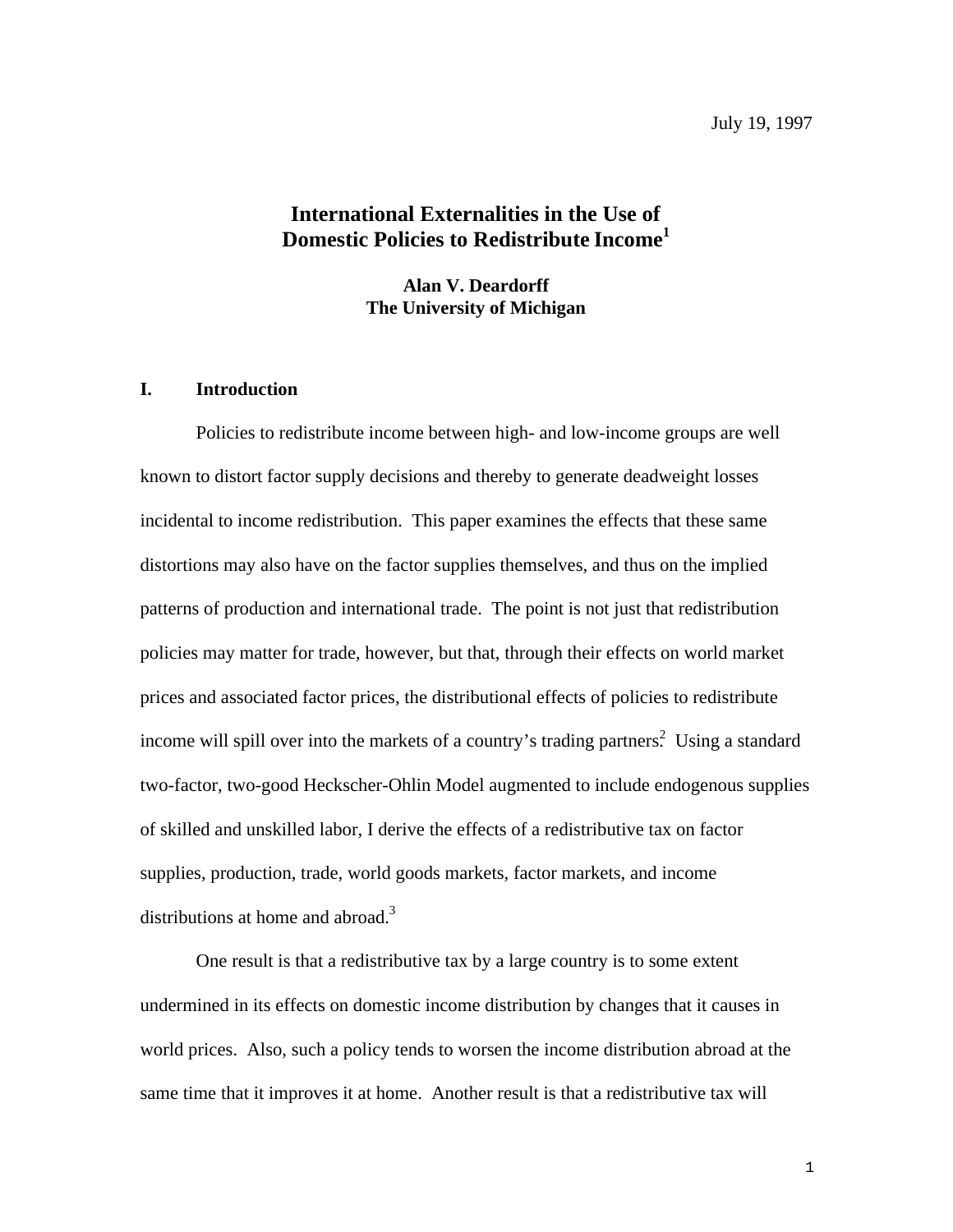affect a country's terms of trade in ways that will sometimes reinforce, other times offset, the incentive to redistribute income. Both results have implications for the need for, and the desirability of, international coordination of policies for domestic income redistribution.<sup>4</sup>

Section II of the paper lays out the model, focusing primarily on the depiction of endogenous factor supplies and the resulting distribution of income, since these may be somewhat novel.<sup>5</sup> Section III works through the effects of a redistributive tax on the variables of the economy, holding world prices of goods constant, so as to derive the effect on the country's trade and thus its offer curve. Implications for the world market are routine, once this is done, and Section IV therefore explores the effects of resulting changes in international prices on the income distributions at home and abroad. This establishes the first set of results mentioned above. Finally, Section V endogenizes the government incentive to redistribute income and examines the international policy equilibria that obtain when the governments do, and do not, coordinate.

### II. The Model

The model builds upon the standard two-factor, two-good Heckscher-Ohlin structure with perfect competition. The two factors are skilled and unskilled labor, which are assumed to be imperfect substitutes in the production of both goods. One of the goods, *X*, uses skilled labor relatively intensively compared to good *Y*. If the endowments of these two factors were fixed, then this model could be analyzed with any of several familiar techniques, of which I will choose the Lerner-Pearce diagram, since it meshes nicely with the way I will model the factor markets.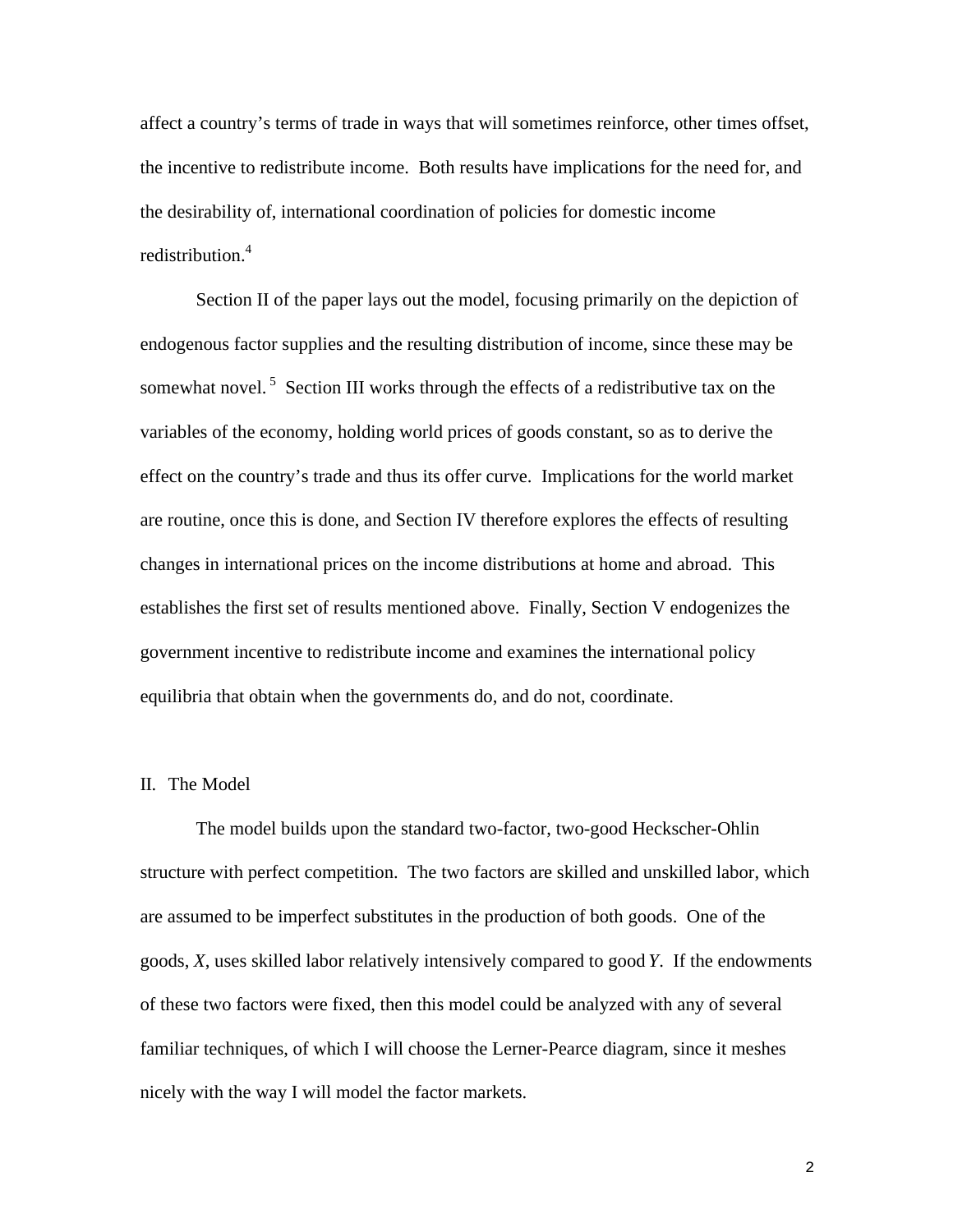The number of workers in a country is fixed at a large number, *L*, but each of these workers can opt to remain unskilled or to acquire skill by giving up their own time and getting a return that varies across the population depending upon a distribution of innate abilities. Each worker lives a fixed working lifetime and is replaced when he or she dies with another worker who must make the same choice. The distribution of births/deaths is constant over time, so that at any moment there is a constant flow of new workers coming on the scene. The distribution of ability across these new workers also remains constant over time.

If a new worker opts to remain unskilled, then  $he^6$  will supply one unit of unskilled labor over his lifetime and be paid the unskilled wage, *wu*. To become skilled, an individual *i* must use some of what would have been his working life in training (indeed, I assume for simplicity that own time is all that goes into acquiring skill), and he then acquires in return an amount of skill, *Si*, to supply over the remainder of his life. This amount of skill varies across individuals depending on their innate ability. With a wage per unit of skill of *ws* (what I will call the skilled wage, although it is not paid per person and should therefore not be compared to  $w_u$ ), skilled worker *i* earns an income of  $w_s S_i$ over his lifetime.

Presumably any amount of skill greater than zero will qualify a worker for a higher wage per unit of time worked than the unskilled wage. However, because of time spent in acquiring the skill, the time worked by a skilled worker is less than that of an unskilled worker. Therefore individuals for whom  $S_i$  is small may well find that their lifetime income as skilled workers,  $w_s S_i$ , is less than  $w_u$ . These workers will choose to remain unskilled.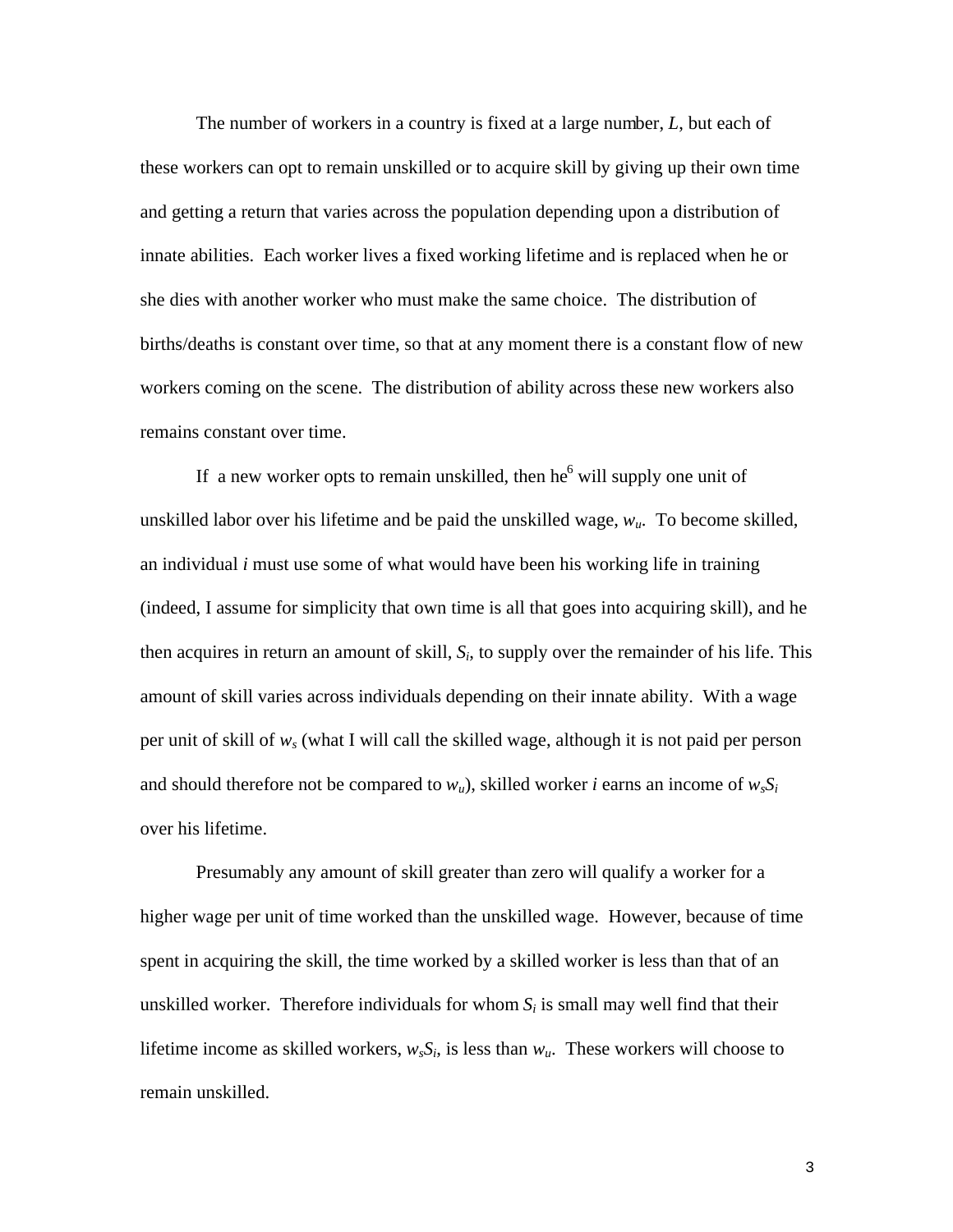The labor market is represented conveniently in the top panel of Figure 1.

Unskilled labor is measured along the horizontal axis, with *L* marking the total population. Units of skilled labor are measured vertically, and the curve *LEM* represents the total skilled labor in the economy as individuals are subtracted from the supply of unskilled labor and become skilled, starting with those most able to acquire skill. The slope of *LEM* as we move from right to left records the amount of skill acquired per individual, *Si*. The curve becomes flatter as we move to the left and train less and less able workers.

Now suppose that the wages of skill and unskilled labor are given as  $w_s$  and  $w_u$ respectively. All individuals for whom  $w_sS_i$  is greater than  $w_u$  will become skilled, while all those for whom  $w_s S_i$  is less than  $w_u$  will remain unskilled. The dividing line is therefore where the slope of *LEM*,  $S_i$ , is equal to  $w_u/w_s$ . Therefore, by drawing a downward sloping straight line with slope  $w_u/w_s$  we can identify the equilibrium as a tangency with *LEM*.

The lower panel of Figure 1 depicts the resulting income distribution. The curve *AEB*, moving from right to left from *B*, measures *Si* for the marginal individual becoming trained as we move right to left along *LEM* above. However, this is also multiplied by *ws* to give the worker's lifetime income if he becomes skilled. The horizontal line at  $w_u$ shows the same for (all) workers if they remain unskilled. Individuals opt for the higher of these two curves, so that their lifetime incomes are given by the heavier curve, *CEB*. This curve therefore shows the complete income distribution of all individuals in the economy, since all of them are arrayed along the horizontal axis. Clearly, under the assumptions of this model, while the marginal skilled worker is no better off than any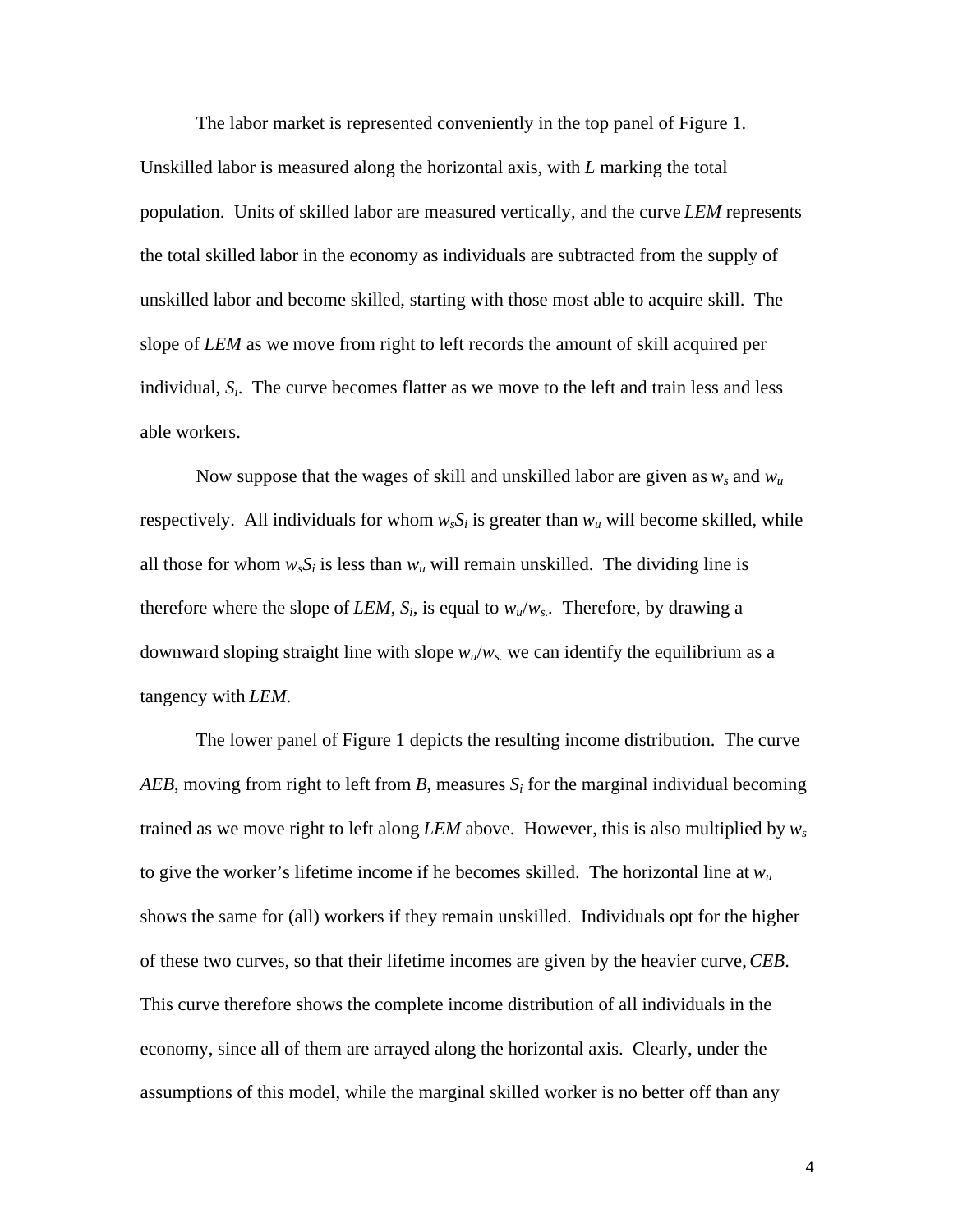unskilled worker, all other skilled workers are better off, by an amount that depends on their ability to acquire skill.

So far, income has been measured in some arbitrary units, the same as wages. In a moment this model of labor supply will be imbedded in a two-good model of international trade, where real wages depend on both prices. As long as those prices are fixed, this poses no problem, but we will not leave them fixed for long. Therefore to avoid complications I will assume that all individuals in a country face the same prices of goods (so that the equilibrium in Figure 1 is valid) and that they share identical homothetic preferences.

Consider, then, the effect of a change in wages on the income distribution. A rise in the relative wage of skill flattens out the wage line in the top panel, moving the tangency with *LEM* up and to the left. The higher relative wage induces more workers to become skilled and thus increases the supply of skill in the economy. At the same time, the wages of all skilled workers in the lower panel increase relative to the unskilled. Some close-to-marginal unskilled workers therefore now become skilled and raise their incomes. Meanwhile, the remaining unskilled workers continue to earn the unskilled wage, which is now lower relative to wages of the rest of the population than it was before. With only a change in the relative wage we cannot of course say who is better off and who is worse off in real terms, if any. But, by any measure, the distribution of income has become more unequal.

To incorporate this model of factor supply into the Heckscher-Ohlin trade model we use the Lerner-Pearce diagram of Figure 2. This depicts a country that takes as given (either because it is small or because we have not yet determined them) the prices of two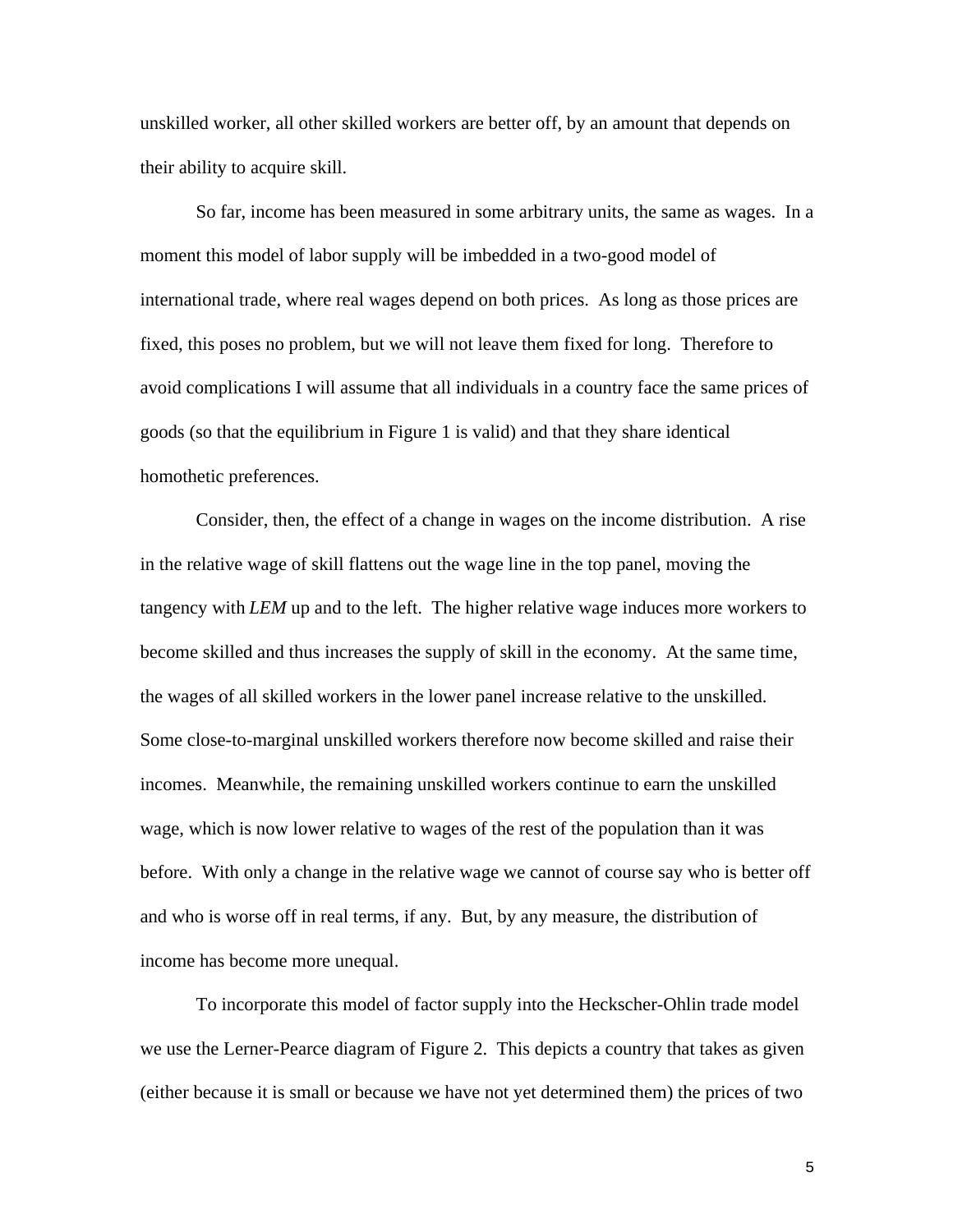goods, *X* and *Y*, and the linear homogeneous technologies for producing them from skill and unskilled labor. Together these determine the unit value isoquants shown as  $X=1/p_x$ and  $Y=1/p_y$ . The unique<sup>7</sup> common tangent to these two isoquants defines, by its intercepts  $1/w_u$  and  $1/w_s$ , the only factor prices consistent with producing both goods at these goods prices. Corresponding to these factor prices, cost-minimizing ratios of skill to unskilled labor,  $s_x$  and  $s_y$ , will be employed in the two sectors, defining the familiar diversification cone,  $s_xOs_y$ .

Now suppose that these factor prices do in fact prevail in the factor market. Adding to the diagram the factor supply locus, *LEM*, we can construct a factor price line parallel to the common tangent and find its tangency with *LEM* at *E*. If *E* lies inside the diversification cone, as drawn, then these factor prices do clear the factor market and constitute an equilibrium. I will consider here only such diversified equilibria, leaving it to the reader to examine cases of complete specialization.<sup>8</sup>

The final step is to construct lines from  $E$  parallel to the rays,  $s_x$  and  $s_y$ , forming the parallelogram with vertices at *A* and *B*. The isoquants through these points (radial expansions and contractions of the respective unit value isoquants), indicate the outputs of the two industries,  $X_0$  and  $Y_0$ , in the equilibrium. All that remains to determine is trade, and this cannot be done with this diagram, since it does not depict demand. However, demand can be handled in the usual way with a production possibility frontier (PPF) and community indifference curves, with the position and any shifts of the PPF identified by Figure 2. Note in particular that with perfect competition and undistorted goods and factor markets, the country will still produce at a point of tangency between a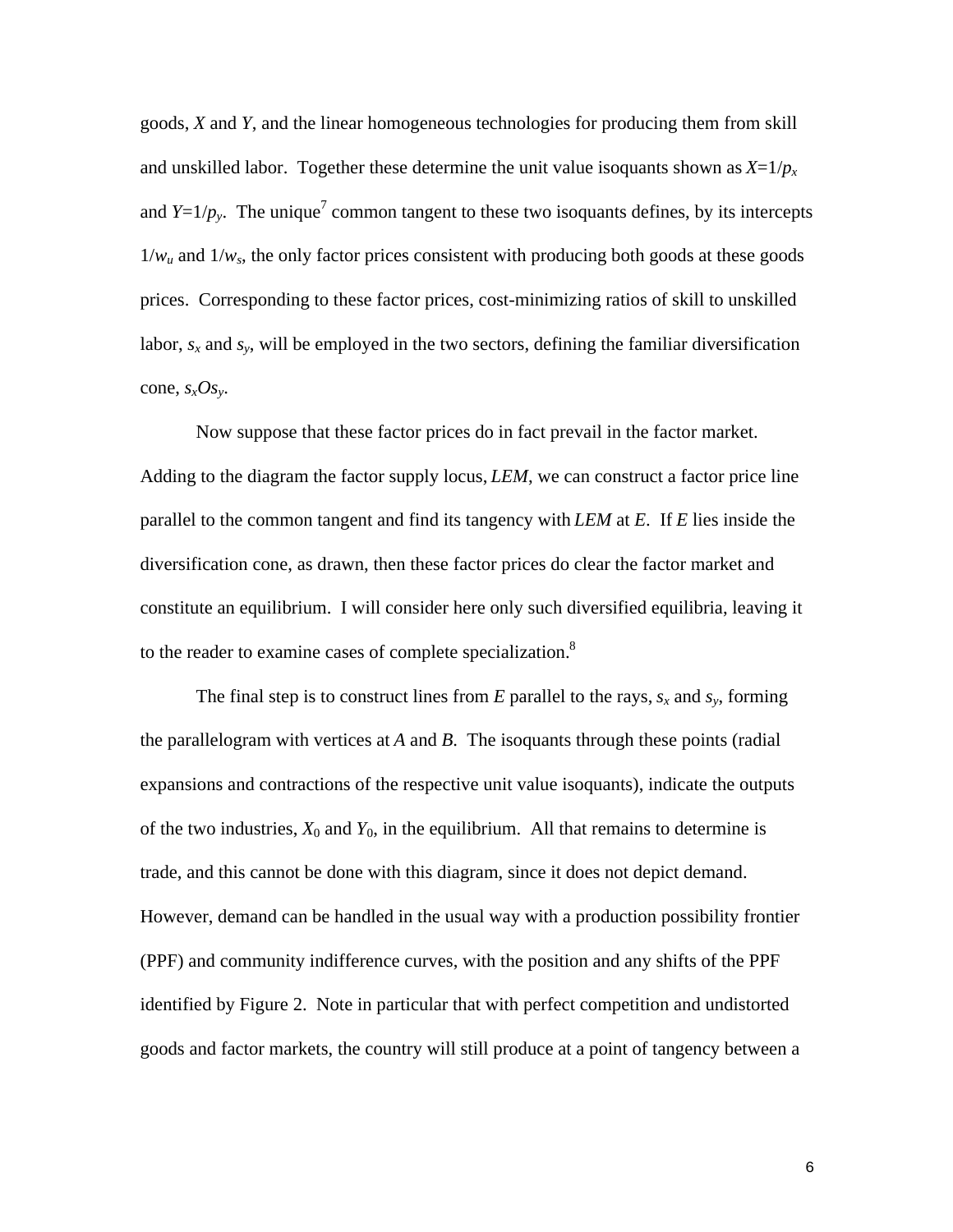price line and the PPF, which will still be concave to the origin, although less curved than if factor supplies were fixed.

## III. Effects of a Redistributive Tax

Suppose now that the inequality of income across individuals that was shown in the bottom panel of Figure 1 is considered socially undesirable, and that a policy is sought to reduce it. In the present model that can in principle be done without distorting behavior, because the only source of income inequality is innate ability, and that is fully revealed by income. A 100% tax on all income more than a tiny amount epsilon greater than  $y_u$  will reduce the after-tax income of every skilled worker to almost the same as that of each unskilled worker, without negating their incentive, epsilon, to acquire skill. Redistributing the tax revenue equally across the population then leaves all of the unskilled, and even some of the skilled, better off. It would be possible to prevent this mechanism from working by complicating the model in some way that prevents this simple identification of workers by ability. For example, one could add a dimension of effort to one or both of the workers' skill acquisition or their employment as skilled and unskilled workers, and also include a tradeoff between effort and leisure, with individuals differing also in their preferences over the two. $9$  This would cause workers of identical ability to differ in income as a result of their effort-leisure choice. A simple tax based on observable income would then no longer be able to discriminate among individuals based on their innate differences, and it would therefore fail to redistribute income perfectly. Rather than complicate the model in this way, however, I will simply assume that such a simple policy is not available. Note that with or without this additional dimension of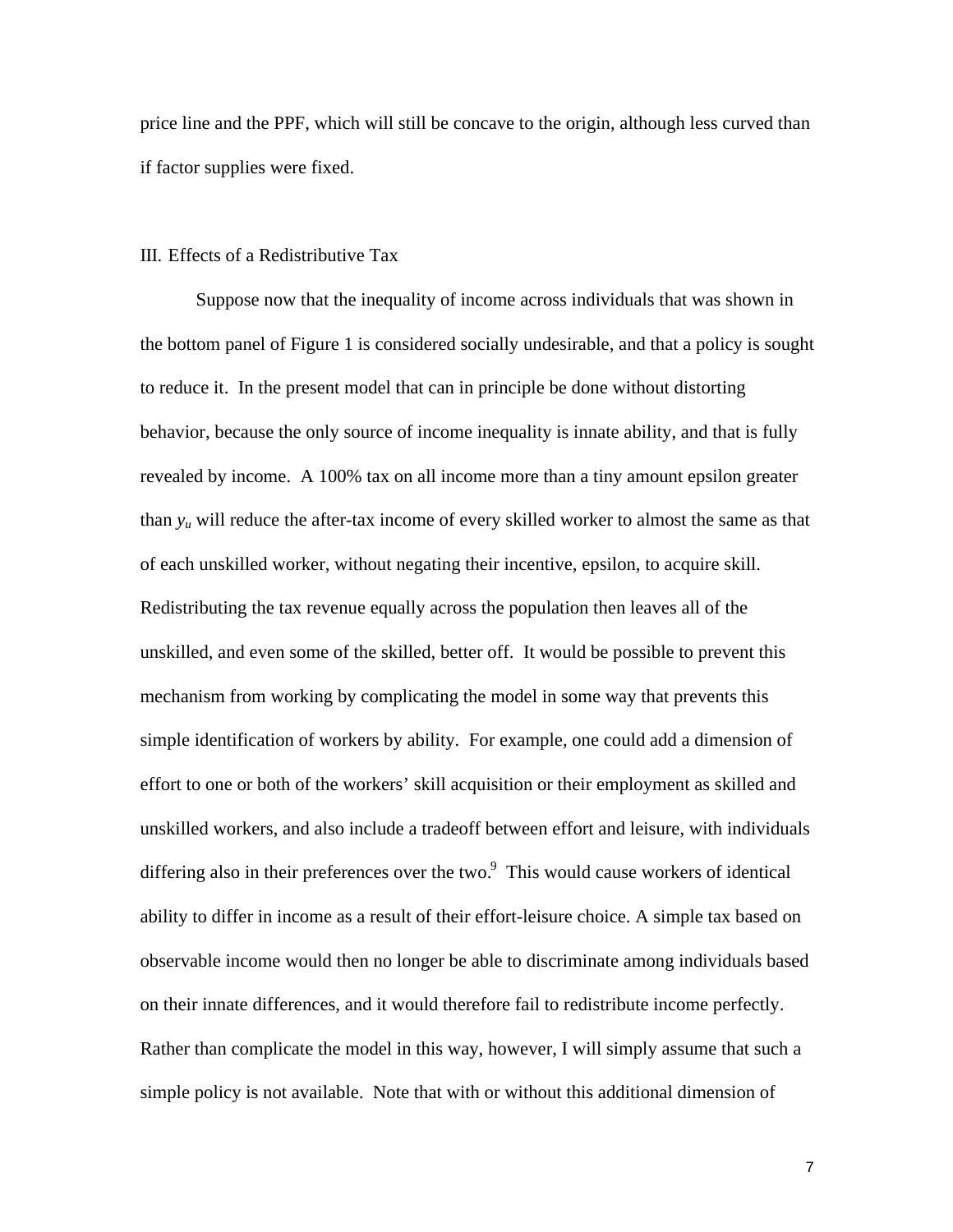effort, the model still predicts a positive response of productive labor to a rise in the skilled wage, which is the main thing that I need for my results.

The redistributive policy that I examine is therefore simply a tax on the skilled wage, accompanied by a subsidy on the unskilled wage, the two being calibrated so as to balance the government budget. The effect of the policy is to lower the ratio of the wage received by skilled workers to the wage received by unskilled workers, below the ratio of what their respective employers pay, by some amount, *t*, while leaving total payments to workers as a group unchanged.<sup>10</sup>

With fixed goods prices and nonspecialization, factor price equalization (FPE) makes the effect of this policy comparatively easy to determine. The wages paid by firms remain at  $w_u$  and  $w_s$ , while the relative wage received by skilled labor falls below  $w_s/w_u$ by *t*, steepening by this amount the factor price line to which labor supply responds. In the top panel of Figure 3, this is shown by the change from the solid to the broken factor price line. The result is that fewer workers opt to acquire skill, and the factor supply moves from point  $E$  to point  $E'$ . Directly below in the bottom panel, this change is mirrored in a downward shift of the curve that shows the value of skill each individual can acquire, from  $w_sS_i$  to  $(w_s-t_s)S_i$ , due to the tax on skill. At the same time, the unskilled wage rises by the subsidy, −*tu*. Together, the two new curves also determine the new marginal skilled worker, now at *E'*. The new income distribution is shown by the heavy broken line, *C'E'B'*. Compared to *CEB*, the tax on skilled labor has succeeded in making the income distribution more equal.

Other effects of this redistributive tax are visible in the top panel. The reduced supply of skilled labor and the increased supply of unskilled labor have Rybczynski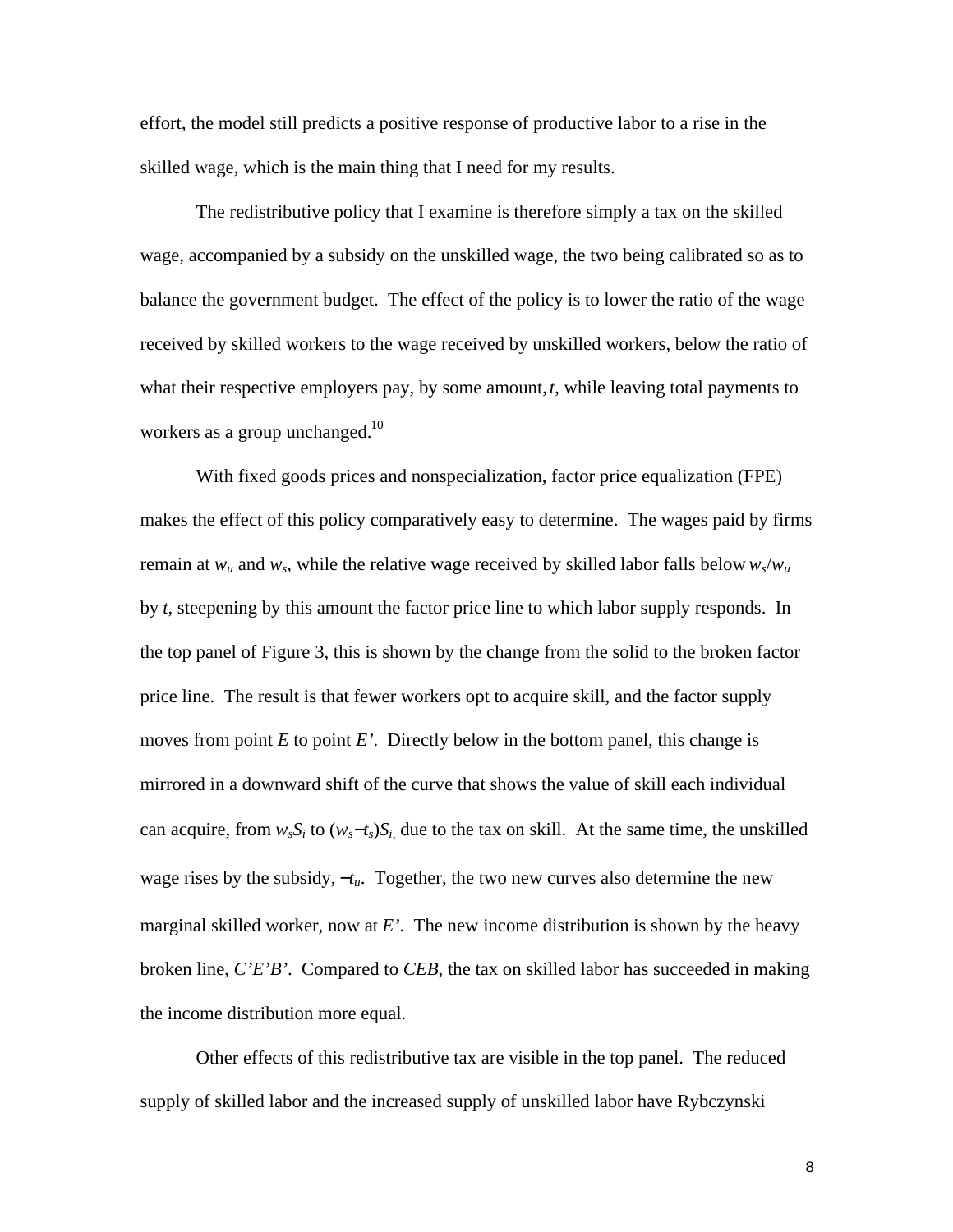effects on outputs of the two sectors, raising the output of the unskill-intensive good, *Y*, and lowering the output of the skill-intensive good, *X*. Consumers face the same relative prices as before, however, and with homothetic preferences the ratio of the two goods they consume is unchanged. Thus if the country is initially an exporter of *X*, then the tax causes it to trade less, exporting less *X* and importing less *Y*. Or if it initially exports *Y*, then the tax causes it to trade more. Levels of consumption of both goods fall slightly, due to the fall of income indicated by the fact that  $E'$  in the top panel of Figure 3 is inside the original factor price line,  $\omega_0$ .

The offer curve of this country is conventionally shaped under the assumptions here,<sup>11</sup> and in Figure 4 it is shown without any tax as the curve  $AOA$ . The effect of the redistributive tax is to rotate the curve counterclockwise to *A'OA'*, pulling its northeast portion in toward the origin (exporting less *X*) and pulling its southwest portion away from the origin (exporting more *Y*). The initial pattern of trade depends on the foreign offer curve, and both cases are shown in Figure 4. For the steep foreign offer curve *BOB*, the home country exports  $X$ , and the effect of the tax is to move equilibrium from  $E$  to  $E'$ , reducing trade. For the flatter foreign offer curve *B\*OB\**, the home country exports *Y*, and the effect of the tax is to move equilibrium from *E\** to *E\*'*, expanding trade. However, in both cases, the relative price of good *X* on the world market rises, regardless of the pattern of trade. This is not surprising, since the country has taxed the factor used intensively in the production of good *X*, making it in some sense both more costly and more scarce.

Note also that while in both cases the world price moves in the same direction, the resulting effects on the taxing country's terms of trade are quite different. If the country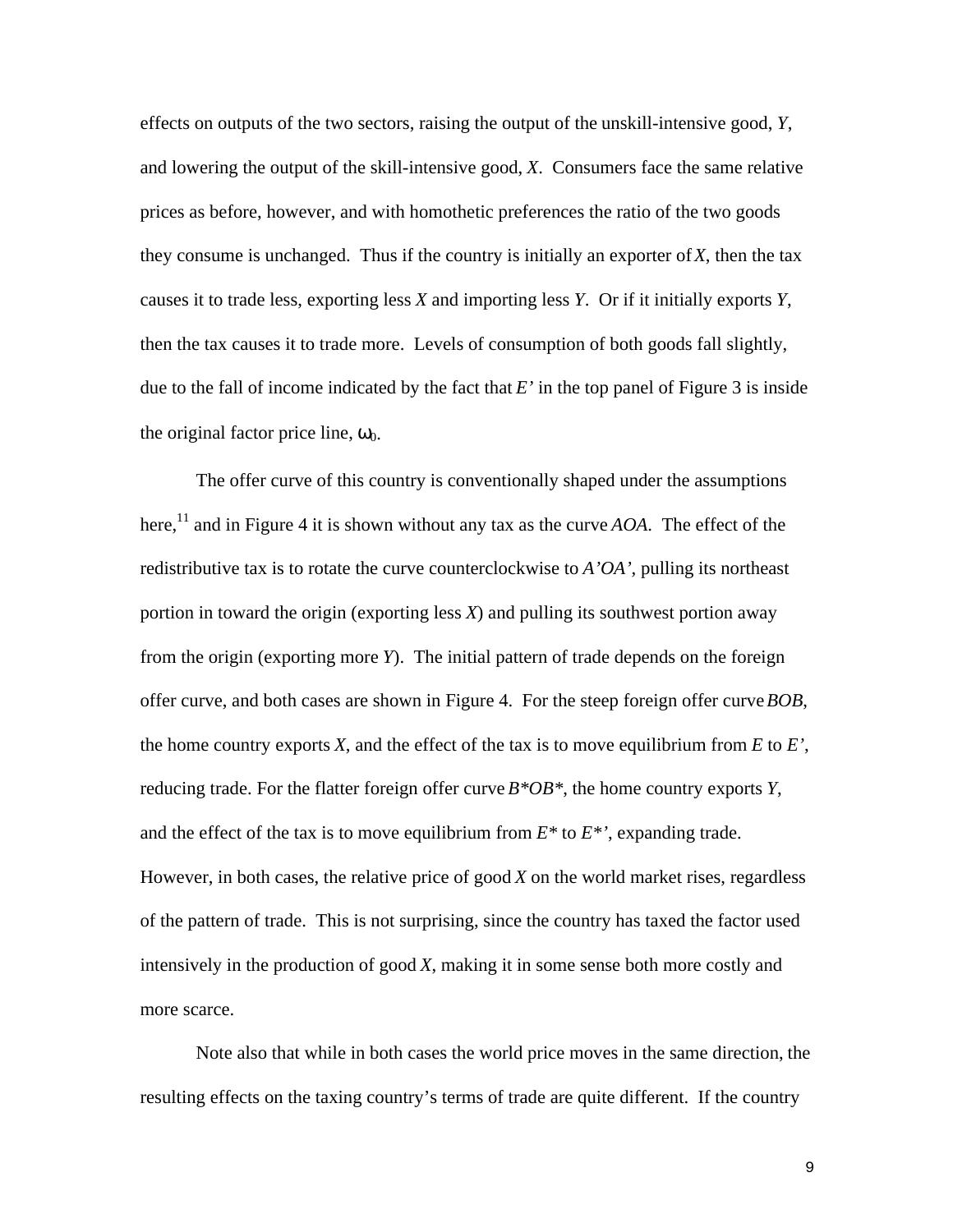exports the skill intensive good, *X*, then taxing skill improves its terms of trade, as in the move from *E* to *E'*. But if the taxing country exports the unskill-intensive good, *Y*, then the tax on skill worsens its terms of trade. This is just a reflection of the "factor endowments" as they determine comparative advantage and trade. To export the skill intensive good, the country must have, if not an abundance of skilled labor, then an abundant willingness or ability to acquire it, and taxing skilled labor is a way for such a country to exert its monopoly power over the world market for the products of skill and the acquisition of skill.

## IV. Effect of World Prices on Income Distributions

Consider now the effect of the rise in the world price of the skill-intensive good *X* that we found for both patterns of trade in Figure 4, as it now feeds back onto the income distribution in either country. Figure 5 shows what happens to the original country, the one that imposed the tax on skill. Having started from equilibrium at *E* in both panels, the redistributive tax moved equilibrium to *E'* (the movement has been exaggerated here, compared to Figure 3, in order to make more room for subsequent changes). Recall that while the ratio of the unskilled to the skilled wage received by workers has increased from  $\omega_0$  to  $\omega_0'$ , the wage ratio paid by firms has so far remained at  $\omega_0$ , since we haven't yet allowed goods prices to change.

An increase on the price of good *X*, however, from  $p_x^0$  to  $p_x^1$ , shifts the unit value isoquant for good *X* inward, as shown. The common tangent rotates counter-clockwise, causing the familiar Stolper-Samuelson magnified increase in the skilled wage, from *ws* 0 to  $w_s^1$ , and a decrease in the unskilled wage from  $w_u^0$  to  $w_u^1$ . These are the wages paid by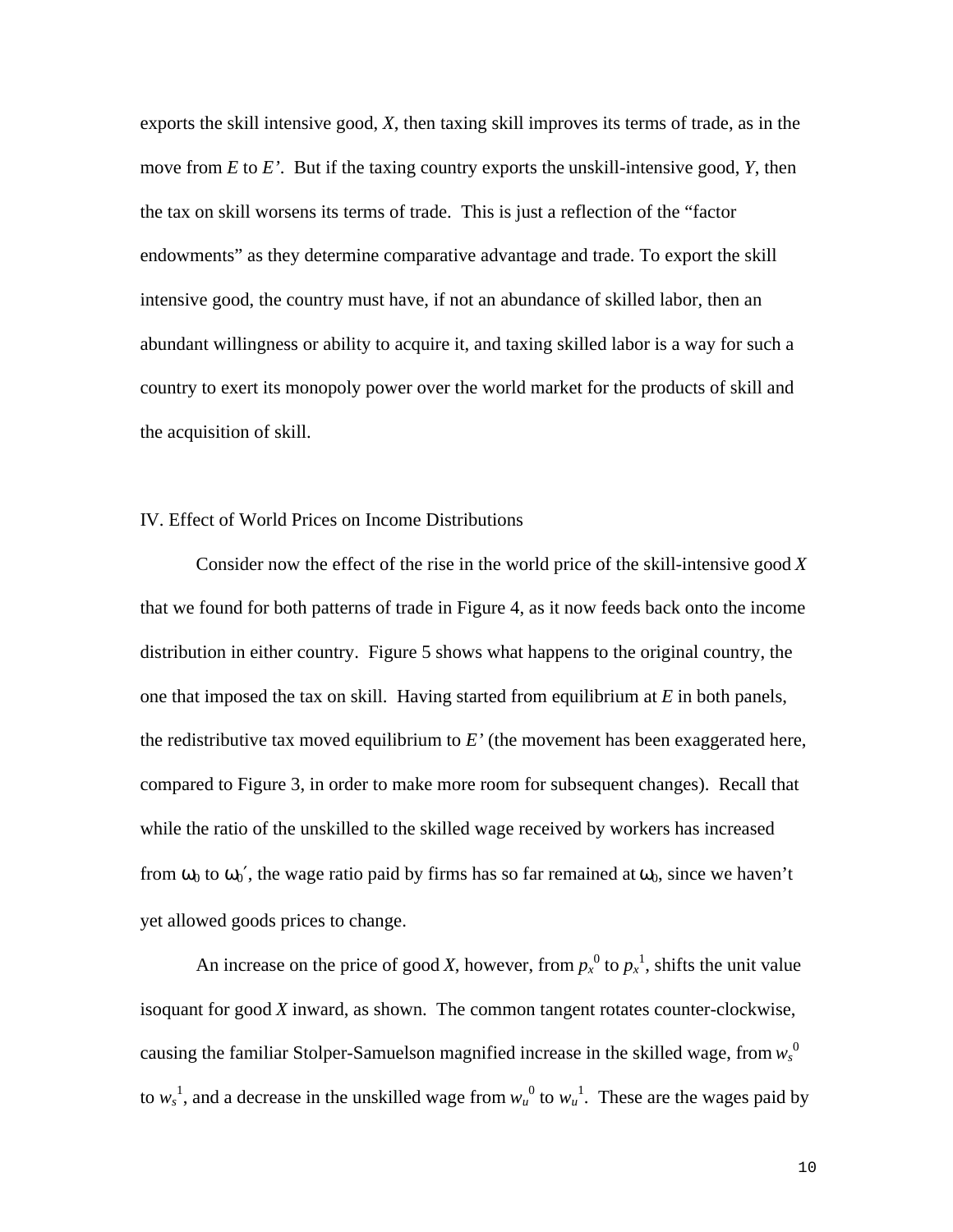firms, but if we hold the size of the redistributive tax constant.<sup>12</sup> then there will be comparable changes in wages received by workers, lowering the ratio of the unskilled to skilled after-tax wage from  $\omega_0'$  to  $\omega_1'$ . This in turn causes the supply of skilled labor to increase, moving the equilibrium from  $E'$  to  $E''$ . The induced change in the terms of trade has therefore undone some of the labor market supply response that would have occurred due to the redistributive tax if prices had remained constant.

Of course the same offsetting effect can be seen also in the lower panel for the income distribution. With constant prices, the redistributive tax would have changed the income distribution from *CEB* to *C*′*E*′*B*′, the latter being a more equal income distribution than the former, with higher low incomes and lower high incomes. The rise in the world price of the skill-intensive good, however, raises the skilled wage paid by firms and lowers the unskilled wage in a manifestation of the Stolper-Samuelson Theorem. This reverses the move toward equality, with a higher skilled wage for high-income workers and a lower unskilled wage for low-income workers. The new income distribution is now shown by  $C^{\prime\prime}E^{\prime\prime}B^{\prime\prime}$  in Figure 5. Thus we conclude that an attempt to redistribute income by a country that is large enough to influence world prices will cause changes in those prices in a direction that partially offsets the effect that it was trying to achieve.<sup>13</sup>

The effect on the rest of the world is similar, although it did not initiate the policy. If the rest of the world has no redistributive tax itself, then its initial position in something like Figure 5 will be at *E*, not *E*′, but the world price change will still move it northwest and cause greater inequality in the bottom panel.<sup>14</sup> Alternatively, if the rest of world already had a redistributive tax in place (the effect of which on world prices was already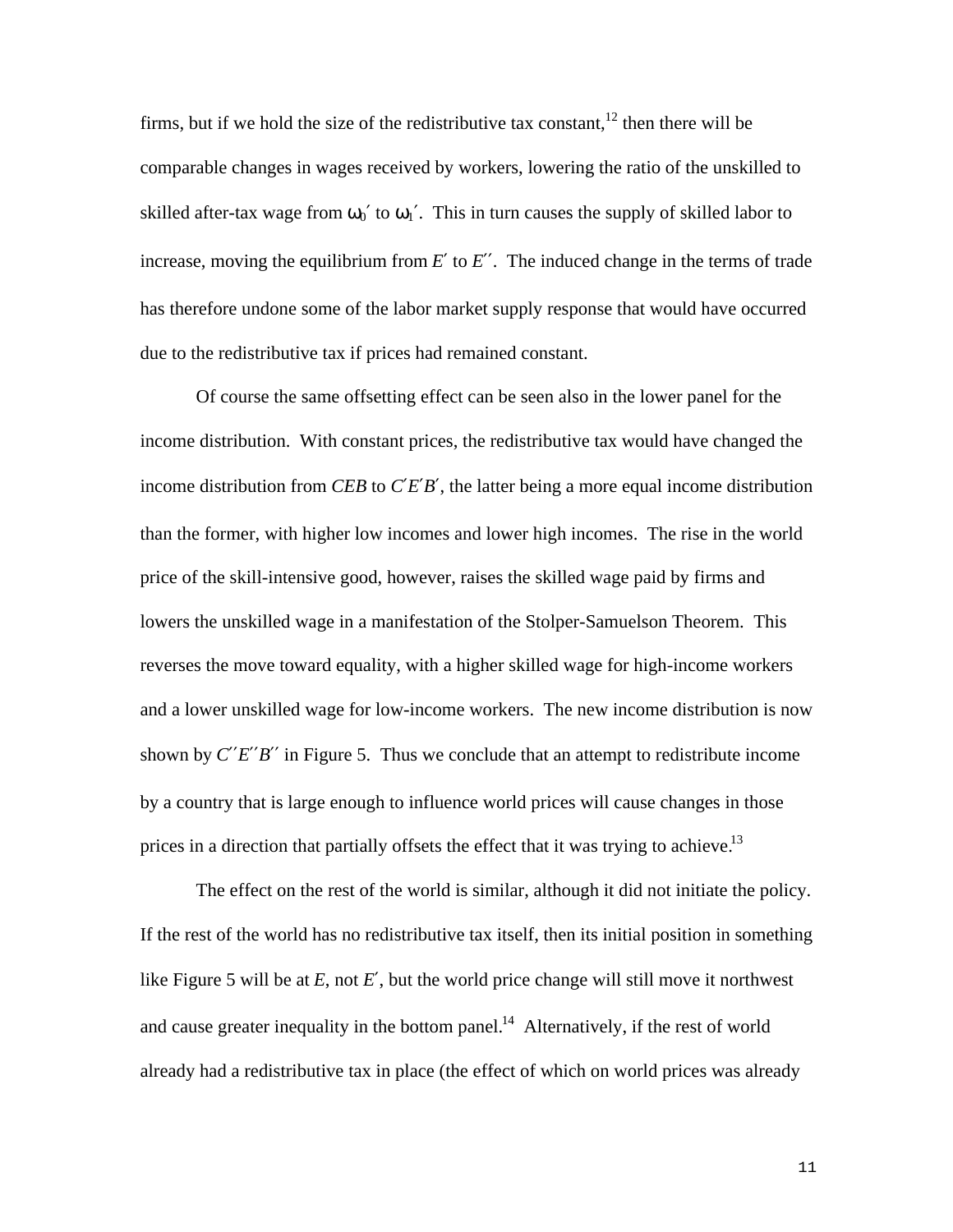included in the initial prices here), then Figure 5 in its equilibria  $E'$  and  $E''$  gives us the correct depiction of what happens there. In either case, then, the attempt by one country to make its income distribution more equal by using a redistributive tax has caused greater income inequality abroad. In a sense, a portion of the inequality has been exported.

## V. Policy Coordination

Having established that redistributive policies can have spillover effects on income distributions abroad, the question arises whether it is necessary for governments to coordinate their use of such policies in order to avoid undermining each other's efforts with their own. For that purpose, we need to be a little bit more formal about what is motivating governments in the use of these policies. Fortunately, under the assumptions of the model we do not need to be too elaborate.

As long as the distribution of abilities within a country remains fixed, as will be assumed, then the curve representing the tradeoff between *U* and *S* is fixed, as is the shape (but not the height) of the *AEB* curves in the bottom panels of Figures 3 and 5 representing the relative nominal income distribution if all workers were skilled. I will also assume, as mentioned earlier, that all workers share identical homothetic preferences for the two goods, so that differences in nominal income across individuals are also differences in real income. Therefore the relative distribution of income across individuals is affected only by the ratio of wages, ω, and we can use it as our indicator the income distribution.<sup>15</sup>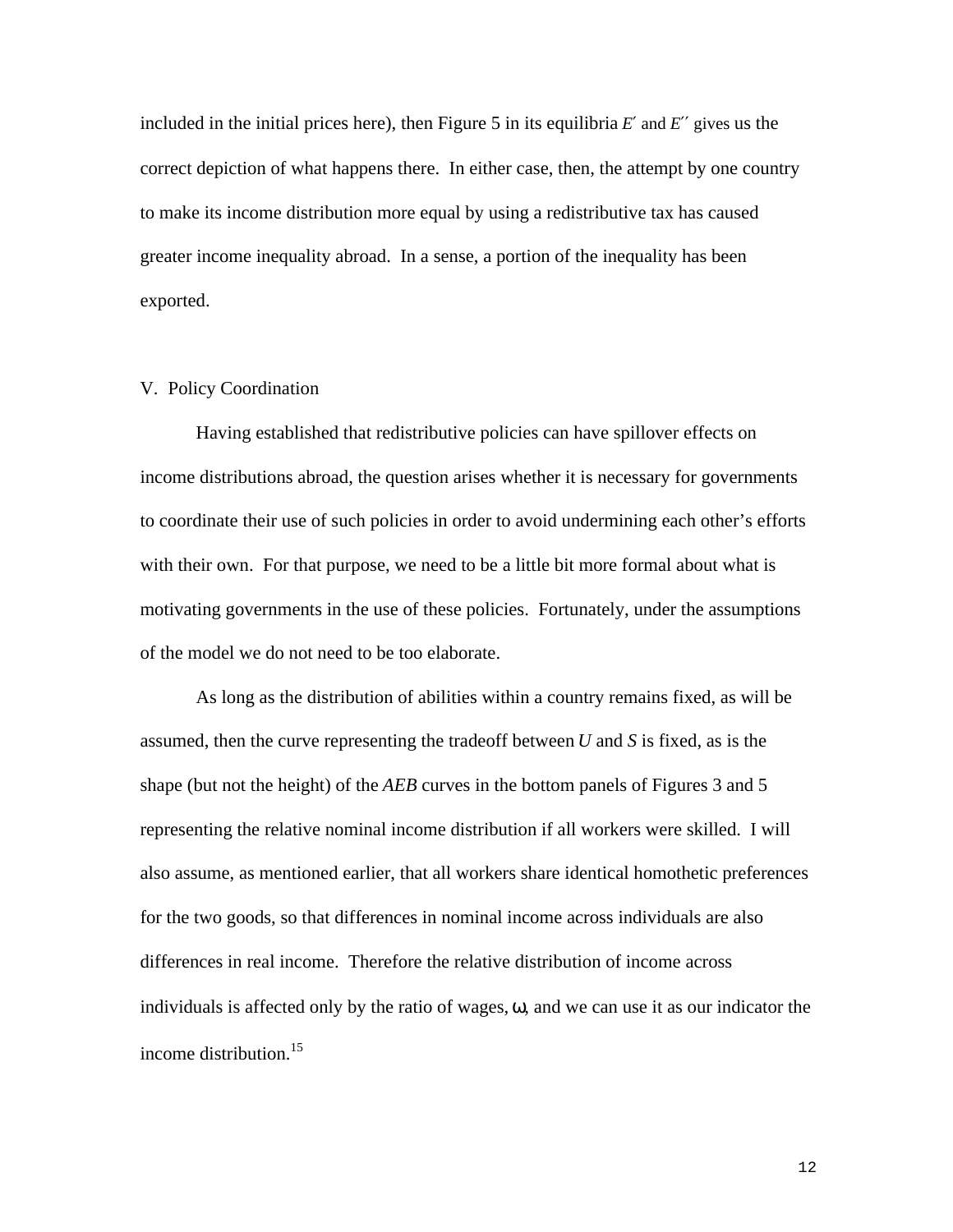Suppose then that governments seek to maximize a social objective function  $W(Y, \omega)$ , whose arguments are real national income, *Y*, and the income distribution as represented by the relative wage of unskilled labor, ω. Social welfare is an increasing function of both *Y* and ω. This is not quite enough structure to give us clear results, since as usual in problems of this sort the results can depend ambiguously on the interaction of income and substitution effects. To avoid such ambiguities I make the following assumption:

**Assumption:** For the changes considered here, policy makers will always choose to accompany a rise in real income with an increase in equality, and a fall in real income with a decrease in equality.

A sufficient condition for this to happen would be that the indifference curves of *W* be Lshaped, so that income effects always dominate substitution effects. The assumption itself is somewhat weaker than this, since it only applies to certain so-far-unspecified changes. I prefer it though, not for that reason, but because it may make clearer what is really being assumed, and it might therefore suggest to some readers that the opposite is more plausible in some circumstances. For example, while additional equality may well be desirable and a good use for additional real income, if that increase in real income can only be obtained at the cost of increased inequality, surely some would opt to accept it. However, let us see where the assumption leads.

I will start with the effects of a change in international prices on the optimal redistributive tax. A rise in the relative price of the skill-intensive good, *X*, holding constant any tax, makes the income distribution more unequal, as we saw in Figure 5. Its effect on real income, however, depends on the country's pattern of trade. If it is an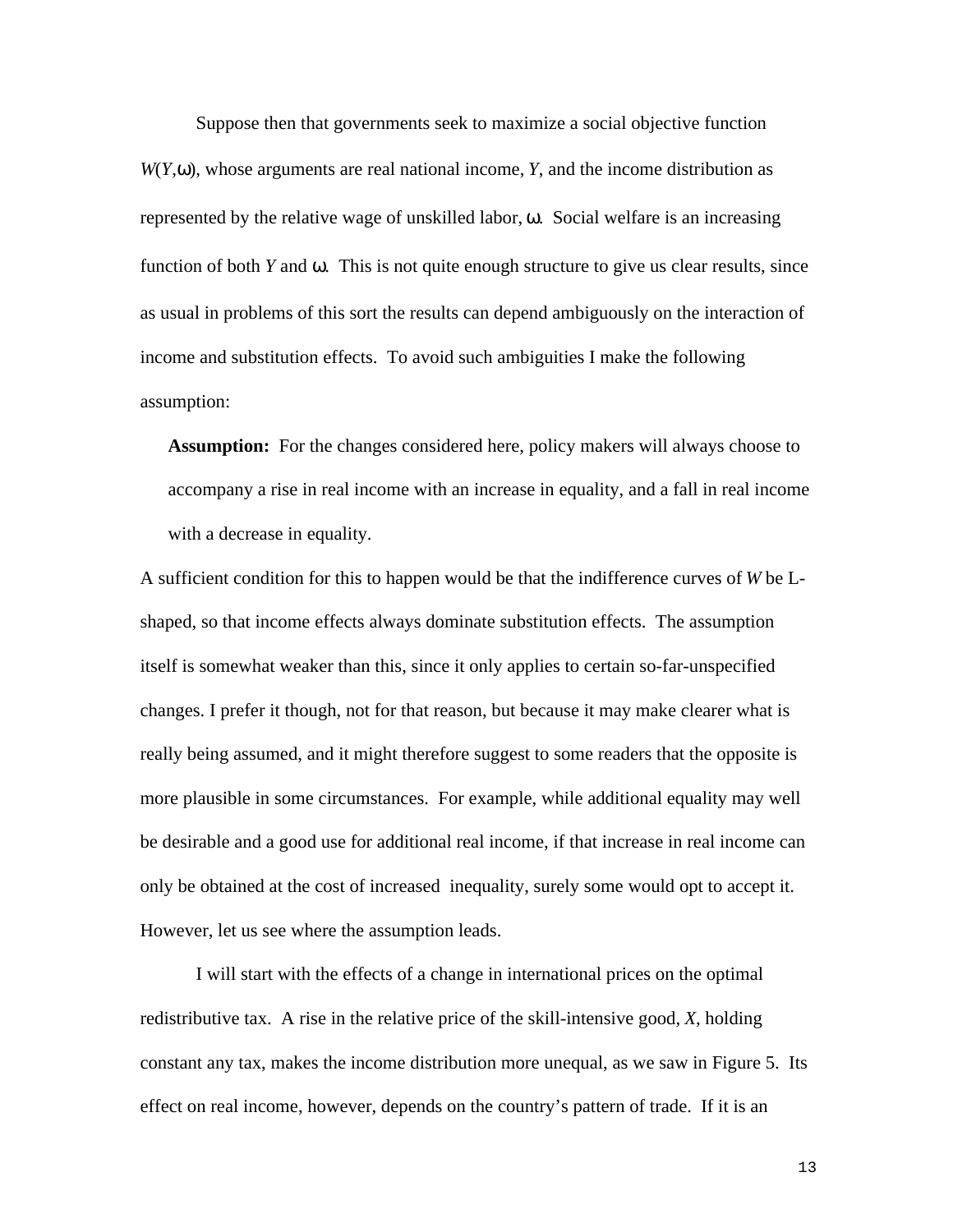exporter of *X*, then the price change constitutes an improvement in its terms of trade and real income rises. If it is an importer of *X*, income falls. More importantly, this would remain true even if the change in prices were accompanied by a change in a redistributive tax that would leave the relative after-tax wages of workers unchanged. This is true because under such a tax the factor supplies would remain unchanged and the countries would be just like those of the conventional H-O Model with fixed factor endowments.

This means that an *X*-exporting country, when confronted with an improvement in its terms of trade, has the option of holding its distribution of income (indexed by  $\omega$ ) constant while still getting an increase in real national income. Under the Assumption above, the optimal policy will therefore be to increase the redistributive tax even above this level, so as to improve the distribution of income along with the (now smaller) increase in income.

A similar conclusion can be argued for a country that imports good *X*, so long as the price change is not too large. Such a country, at a constant tax, will experience a worsening of its income distribution along with a fall in real national income.<sup>16</sup> It could, if it chose to, increase its tax to hold the income distribution constant, but if it were to do so, it would still suffer a fall in real income (again, like an *X*-importer in the H-O Model). Therefore, under the above Assumption, it will not do that. Whether the tax will actually rise or fall relative to the initial situation we cannot say, but we can be sure that ω will fall.

Now consider how redistributive policies might be set in an equilibrium among governments. Several alternatives are possible, depending on what policy makers view themselves as controlling and, more important, what they take as given in the behavior of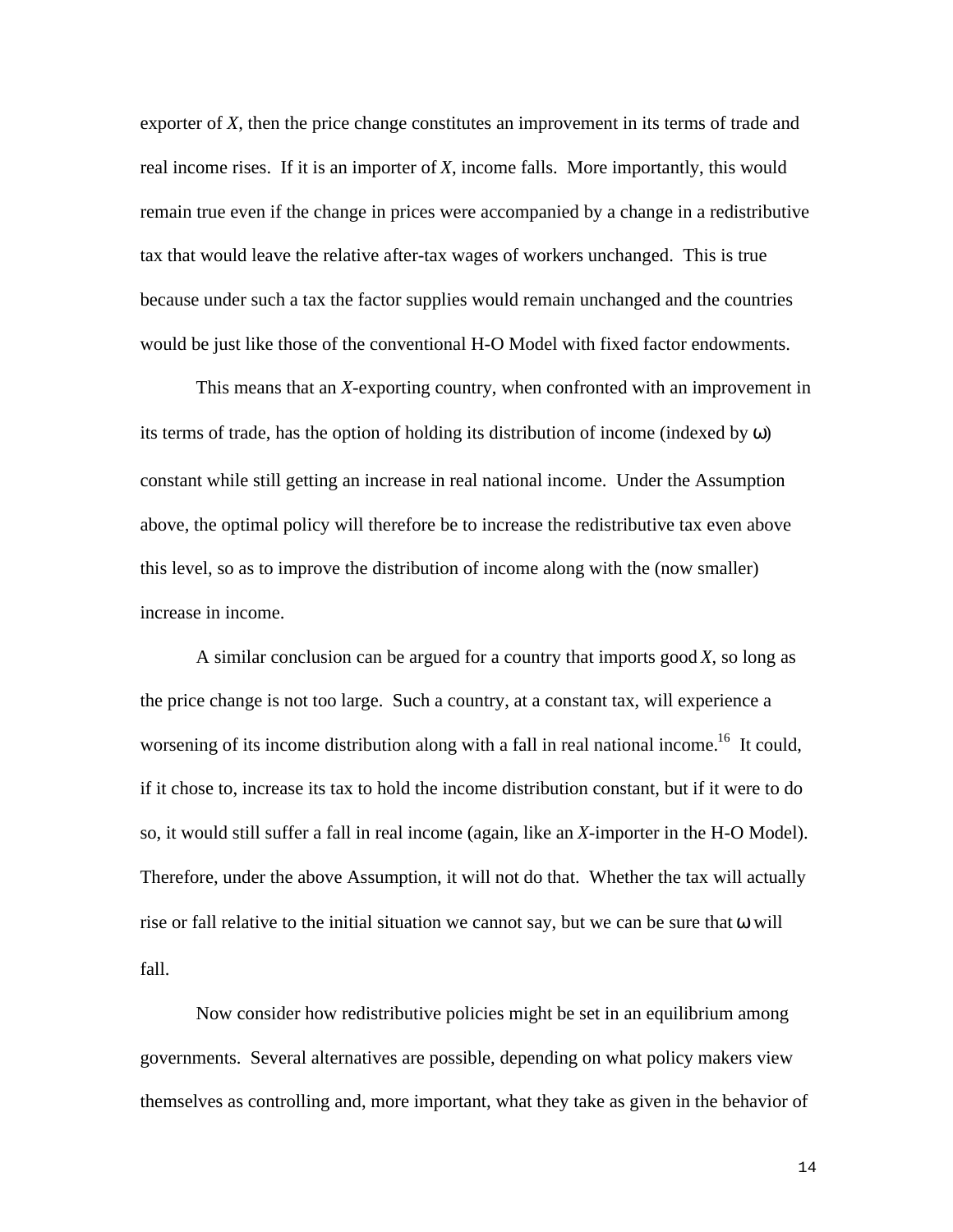others. I will consider a two-country world in which a home and foreign (with a \*) country are both large enough to influence world prices. In that context, I will look at a Nash equilibrium in the redistributive taxes of the two countries, *t* and *t*\*. This is illustrated in Figure 6, the bottom panel of which shows reaction curves that have been loosely derived with the aid of the offer curves in the top panel.

Let *OA* and *OA\** be the two countries' offer curves with taxes set at zero. Trade indifference curves labeled  $Y_0$  and  $Y_0^*$  show the levels of real income that each attain in a free trade equilibrium with no tax.  $\tilde{Y}_0$  and  $\tilde{Y}_0$  \* show what they each might attain using optimal tariffs in the absence of retaliation, although there are no tariffs in the current analysis. Consider first the redistributive taxes, *t*, that the home country might choose to levy. As we saw in Figure 4, use of such a tax will rotate the offer curve counterclockwise, pulling it in toward the origin in the northeast quadrant. With the right tax, call it  $\tilde{t}$  , it could move the international equilibrium to point  $\tilde{E}$  , where it would attain the real income  $\widetilde{Y}$  . This would also improve the income distribution, although as we saw above, the more the terms of trade has improved to raise real income, the less has been the increase in  $\omega$ . The optimal tax,  $\hat{t}$ , may be on either side of  $\tilde{t}$ , although I assume in the figure that it is larger. That is, the optimal tax in the home country given a zero tax abroad is  $\hat{t} > \tilde{t}$ , and it moves the home offer curve to  $O\hat{A}$ . This is one point on the domestic reaction curve,  $\hat{t}(t^*)$ , shown in the bottom panel.

Now suppose that the foreign tax increases above zero. This rotates the foreign offer curve also counterclockwise (not shown), and without any change in the domestic tax causes the world price of good *X* to rise. This is an improvement in the home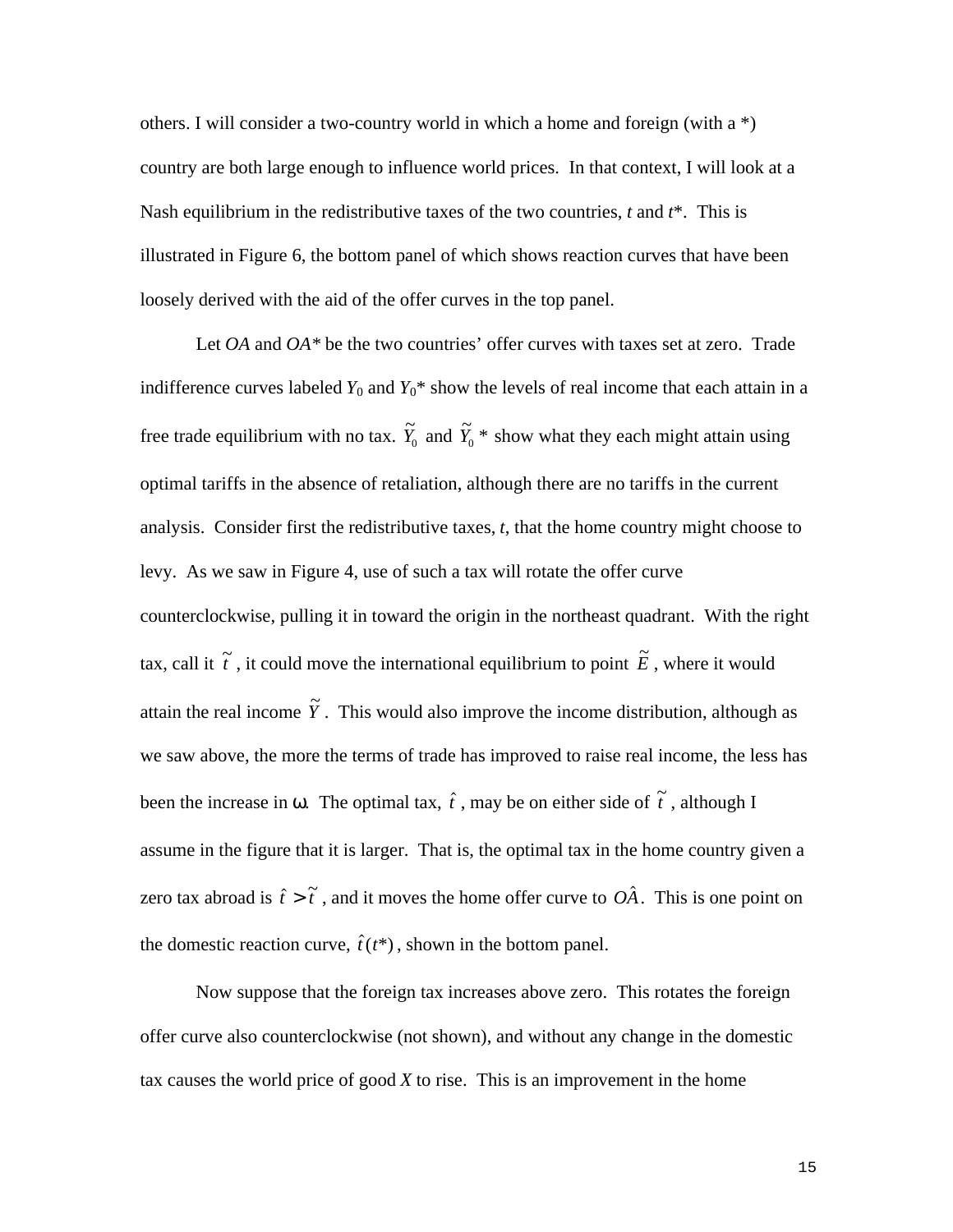country's terms of trade and raises its real income. But by also raising the price of the skill-intensive good, it worsens the domestic distribution of income. By raising its tax, the home country could neutralize the adverse effect on its distribution of income while still enjoying some of the improvement in its terms of trade.<sup>17</sup> By the above Assumption, then, it will in fact raise the tax even more, so as to combine the increase in real income with an improvement in income distribution. Thus,  $\hat{t}(t^*)$  is drawn as upward sloping in the bottom panel. Note too that the increase in *t\** improves welfare in the home country, while any change in  $t$  away from  $\hat{t}$  lowers welfare. Therefore the iso-welfare contours for the home country are convex downward, and they are horizontal where they cross  $\hat{t}(t^*)$ , as shown by the curve labeled *W*0.

Turning to the foreign country, it is in the opposite situation as far as its trade is concerned. To cause an improvement in its terms of trade, it would have to restrict its imports, not its exports, of good *X*, and a redistributive subsidy to skill, not a tax, would be required to do that. That is, to move its offer curve to  $\tilde{E}^*$ , and get income  $\tilde{Y}^*$ , would require a negative redistributive tax,  $\tilde{t}^*$  < 0, and this would make the income distribution worse, not better. Indeed, any tax less than zero will leave the foreign country with a worsened income distribution but a high income, while any tax greater than zero will do just the opposite. Taking literally the above Assumption, it will keep its tax at zero.

As we next consider what the foreign country will do if the domestic country levies positive taxes, things do not become much clearer. The domestic tax contracts the domestic offer curve to  $O\hat{A}$  as seen above, and if the foreign government does nothing, its income distribution and real income will both worsen. It may therefore either raise or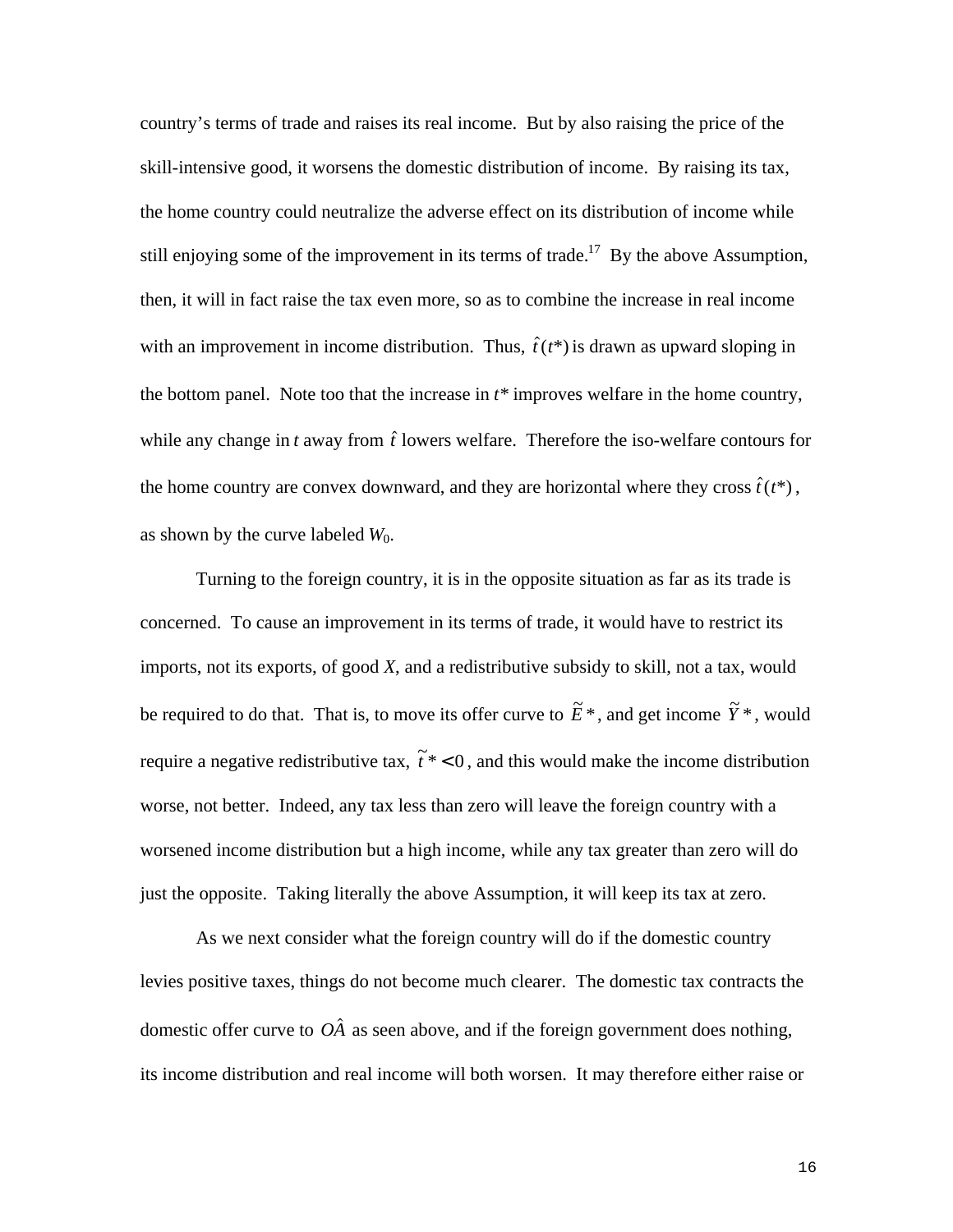lower its own tax, depending on the balance that it wants to strike between these two objectives, but whatever it does it will surely leave both objectives inferior to what they were before, according to the Assumption. In the bottom panel of Figure 6, the foreign reaction curve,  $\hat{t}^*(t)$ , is therefore drawn as non-monotonic because of this ambiguity. What is not ambiguous, however, is the shape of the foreign iso-welfare contour. Since the foreign country benefits only from a decrease in the domestic tax, *t*, and loses from any rise or fall of *t\** around its own reaction curve, this contour is convex to the right and vertical where it crosses  $\hat{t}^*(t)$ .

Nash equilibrium is where the two reaction curves intersect,  $E_N$ , and it need not be unique. The levels of social welfare reached by both countries are  $W_0$  and  $W_0^*$ , and they are clearly not optimal. Both countries could benefit by agreeing to reduce the redistributive tax in the domestic country below  $\hat{t}_N$  and raising the tax in the foreign country above  $\hat{t}_N^*$ .

Thus, the model does suggest some scope for international coordination in domestic policies for income redistribution. Both countries can do better in terms of their own objectives if they agree to cooperate by using policies that neither would find individually optimal given the policy of the other. Pareto superior policies (for the governments, not necessarily for all citizens) are to be found in the shaded lens-shaped area between the two iso-welfare contours,  $W_0$  and  $W_0^*$ . Exactly what point in that area will be chosen will depend on how effectively the two governments can coordinate and on their respective bargaining strengths.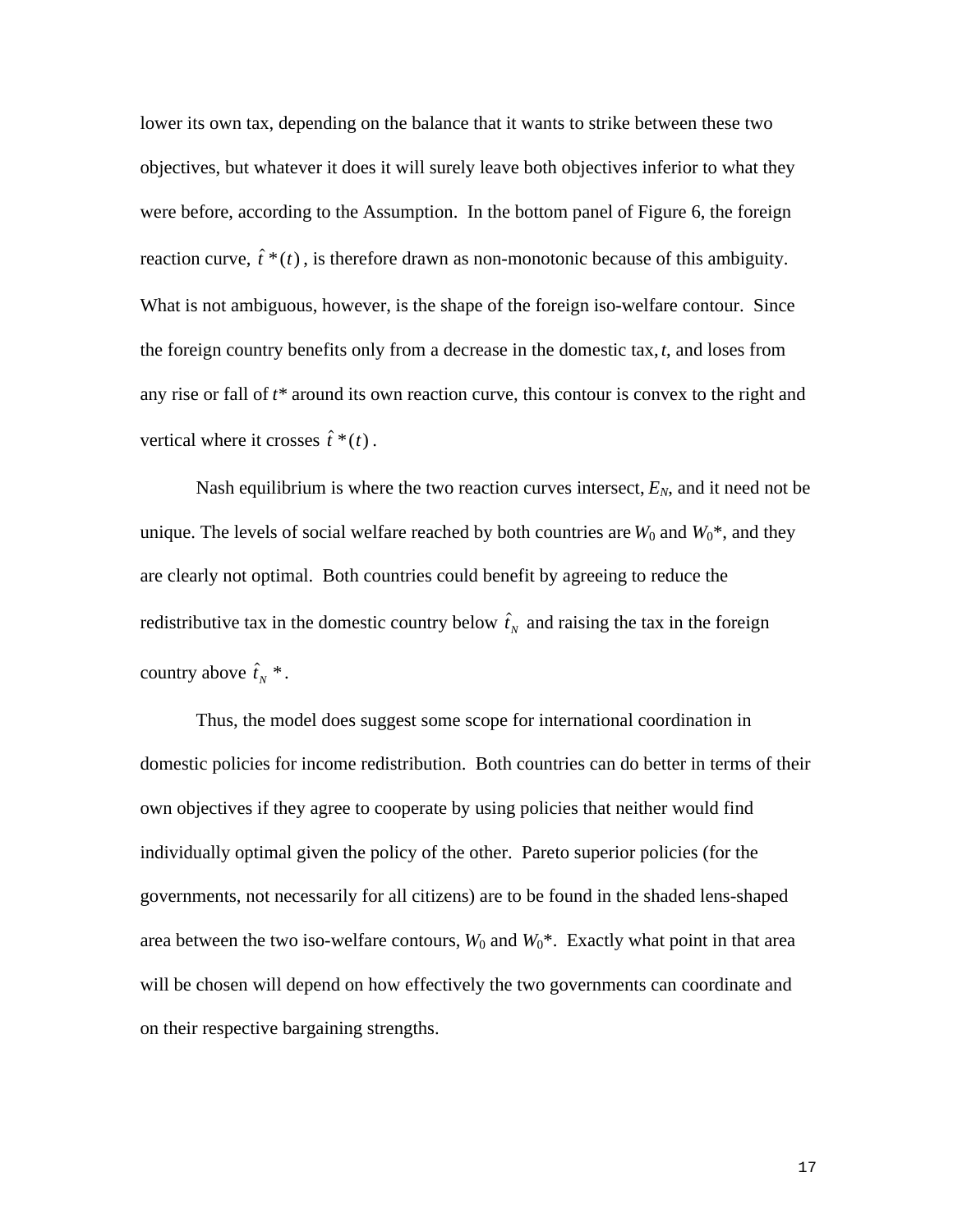Still, the outlines of an agreement are clear. We can think of the country that exports the skill-intensive good as the high-income country, since its comparative advantage results from an abundance of skilled and therefore highly paid labor, a result of a corresponding abundance of ability to acquire skill.<sup>18</sup> The other country, the importer of the skill-intensive good, has more low-paid unskilled workers and a lower income overall. We have found that the high-income country will tend to use too-large a redistributive tax, since it internalizes the effect of that tax in improving its terms of trade, and it does not internalize the effect of the tax in worsening the income distribution abroad. The low-income country will do the opposite, although to a lesser extent, since only the terms of trade effect induces it to set its redistributive tax too low. When they coordinate, then, the high-income country should agree to reduce its tax and the lowincome country to increase its. The overall levels of both, however, will be determined by the two countries' social preferences for equality as well as by the countries' relative bargaining strengths. Other things being equal, the high-income country will prefer both countries to have high taxes and the low income country will prefer both to have low taxes, since both want to turn the terms of trade in their own favor.

## VI. Conclusion

This paper has argued that attempts to redistribute income, to the extent that they must be implemented with policies that alter behavior, will have international effects due to these changes in behavior. In addition to the domestic distortions that make them desirable in only a second-best sense, these changes in behavior cause effects on income distribution to be transmitted abroad. Once these effects are taken into account in an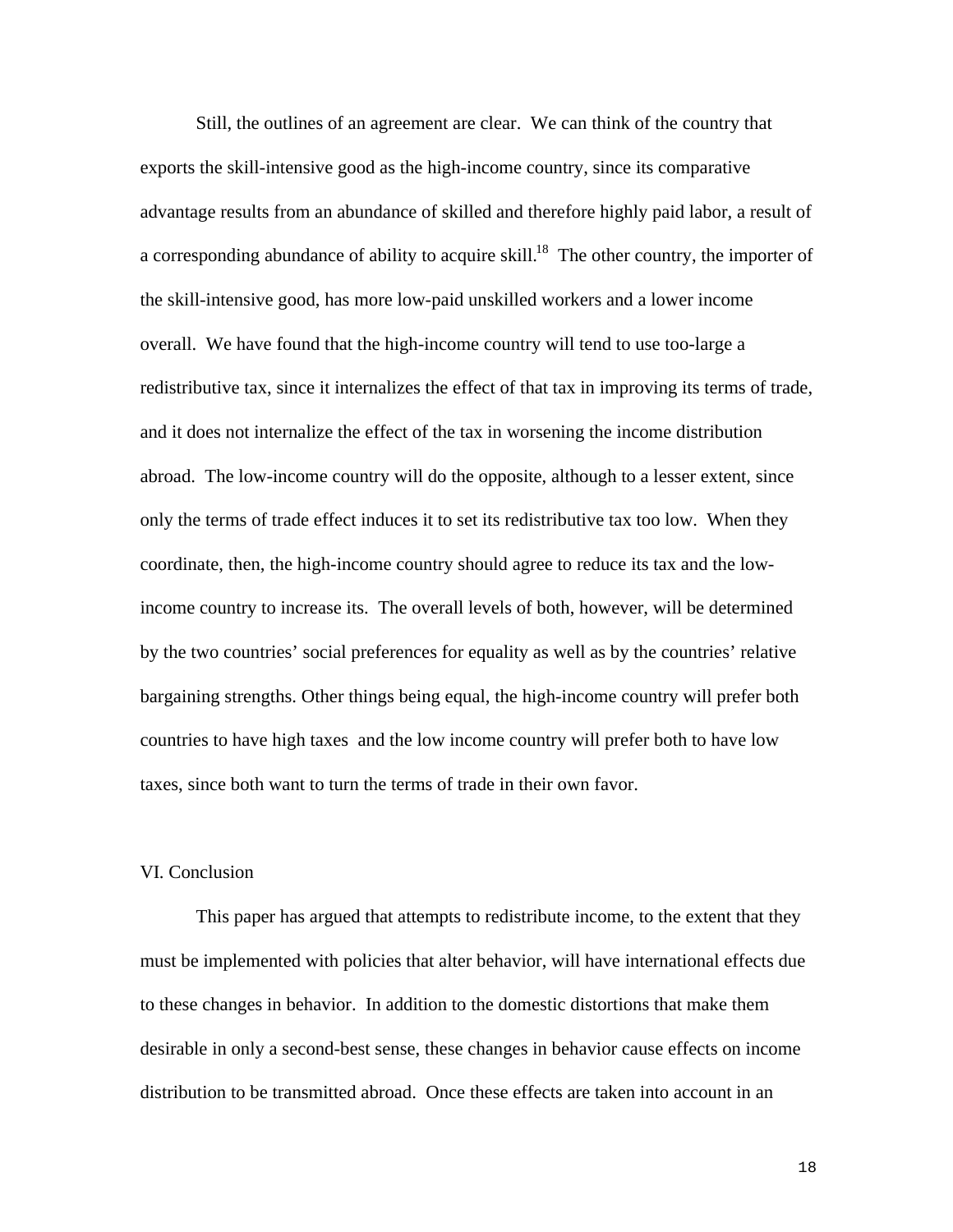analysis of equilibrium policy utilization, there is scope for countries to improve on the policy outcomes that they could achieve individually by coordinating their policies.

Specifically, in a model where both trade and income distribution are driven by the distinction between skill and unskilled labor, a country with an abundance of skill and hence high wages will tend to go too far in redistributing income, while its poorer trading partner will not go far enough. Both could benefit by the high income country relaxing its redistributive tax, while the low income country raises its tax.

### **Bibliography**

- Brown, Drusilla K., Alan V. Deardorff, and Robert M. Stern 1996 "International Labor Standards and Trade: A Theoretical Analysis," in Jagdish Bhagwati and Robert Hudec, eds., *Fair Trade and Harmonization: Prerequisites for Free Trade?*, Cambridge, MA: MIT Press.
- Davis, Donald R. 1996 "Does European Unemployment Prop Up American Wages?" National Bureau of Economic Research Working Paper No. 5620, June.
- Deardorff, Alan V. 1997a "International Conflict and Coordination in Environmental Policies," in Jagdeep Bhandari, ed., *Economic Analysis of International Law*, forthcoming.
- Deardorff, Alan V. 1997b "International Externalities in the Use of Pollution Policies," *International Review of Law and Economics* 16, forthcoming.
- Deardorff, Alan V. and John H. Jackson 1993 "Problems of Regulating Economic Activity in a World of Increasing Interdependence," in process, October 17.
- Leamer, Edward E. 1996 "Effort, Wages and the International Division of Labor," in process, October 16.
- Martin, John P. 1976 "Variable Factor Supplies and the Heckscher-Ohlin-Samuelson Model," *Economic Journal* 86, (December), pp. 820-831.
- Naito, Hisahiro 1996 "Tariffs and Production Subsidies as Devices to Relax the Incentive Problem of a Progressive Income Tax System," Research Seminar in International Economics Discussion Paper No. 391, University of Michigan, November 13.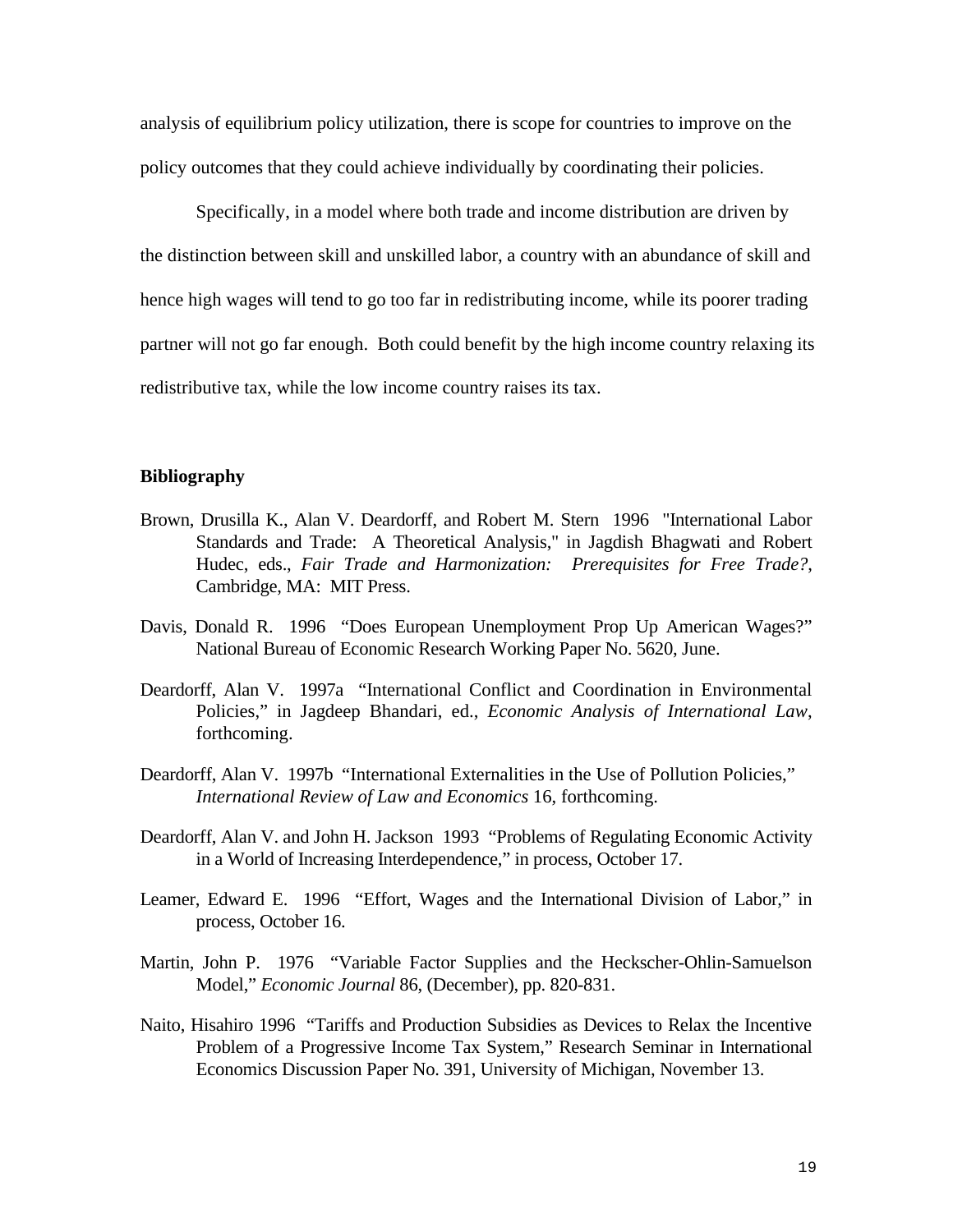

Figure 1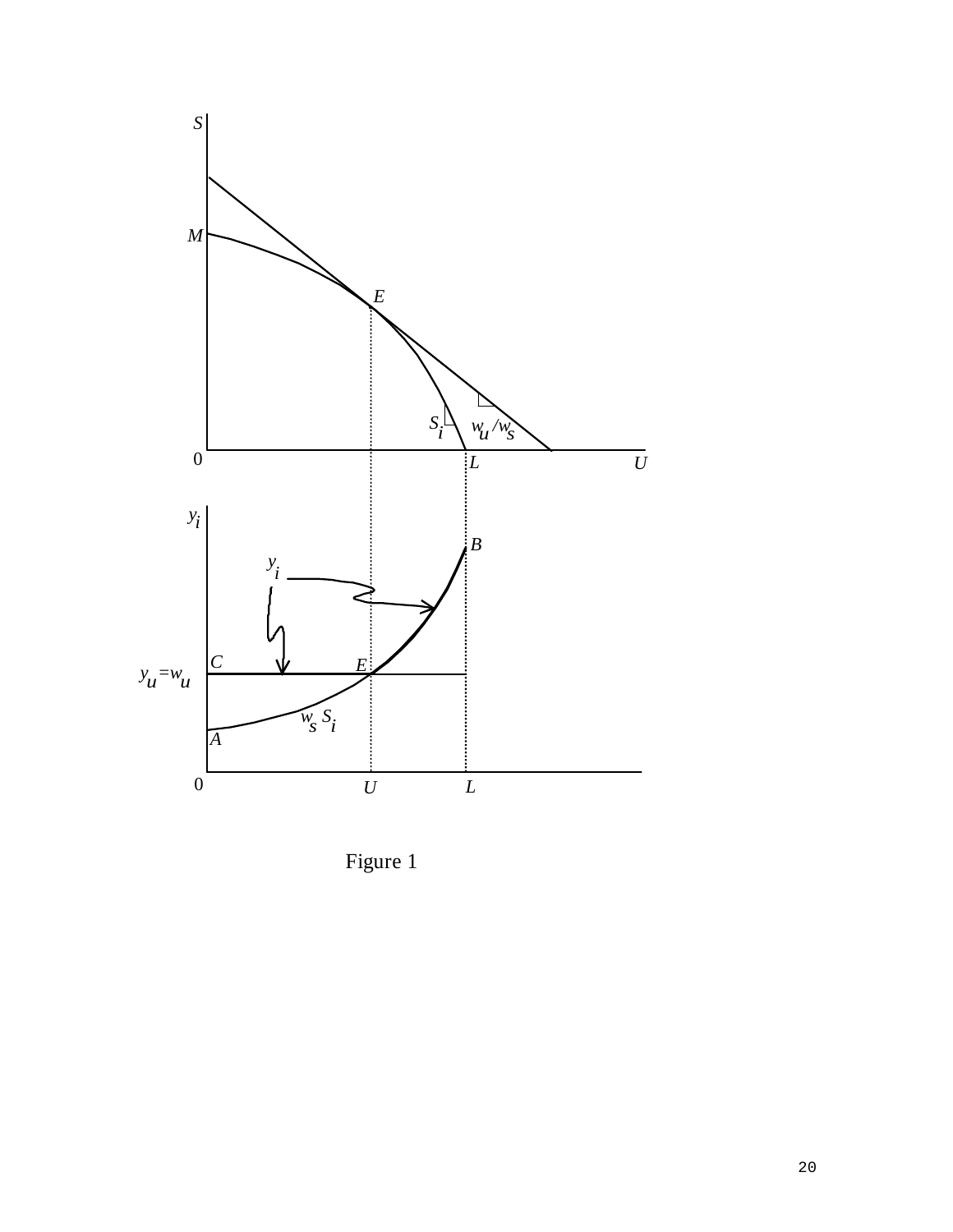

Figure 2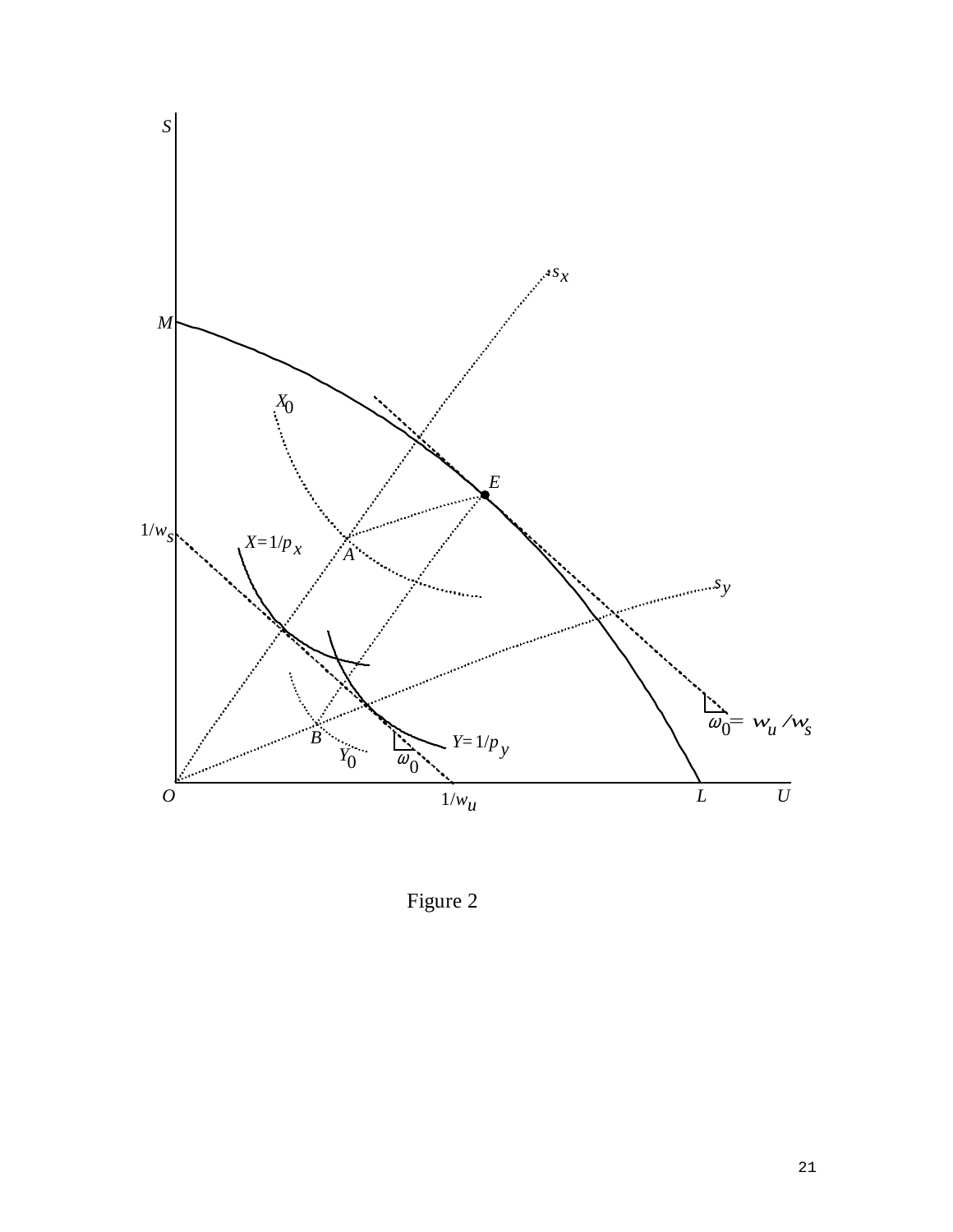

Figure 3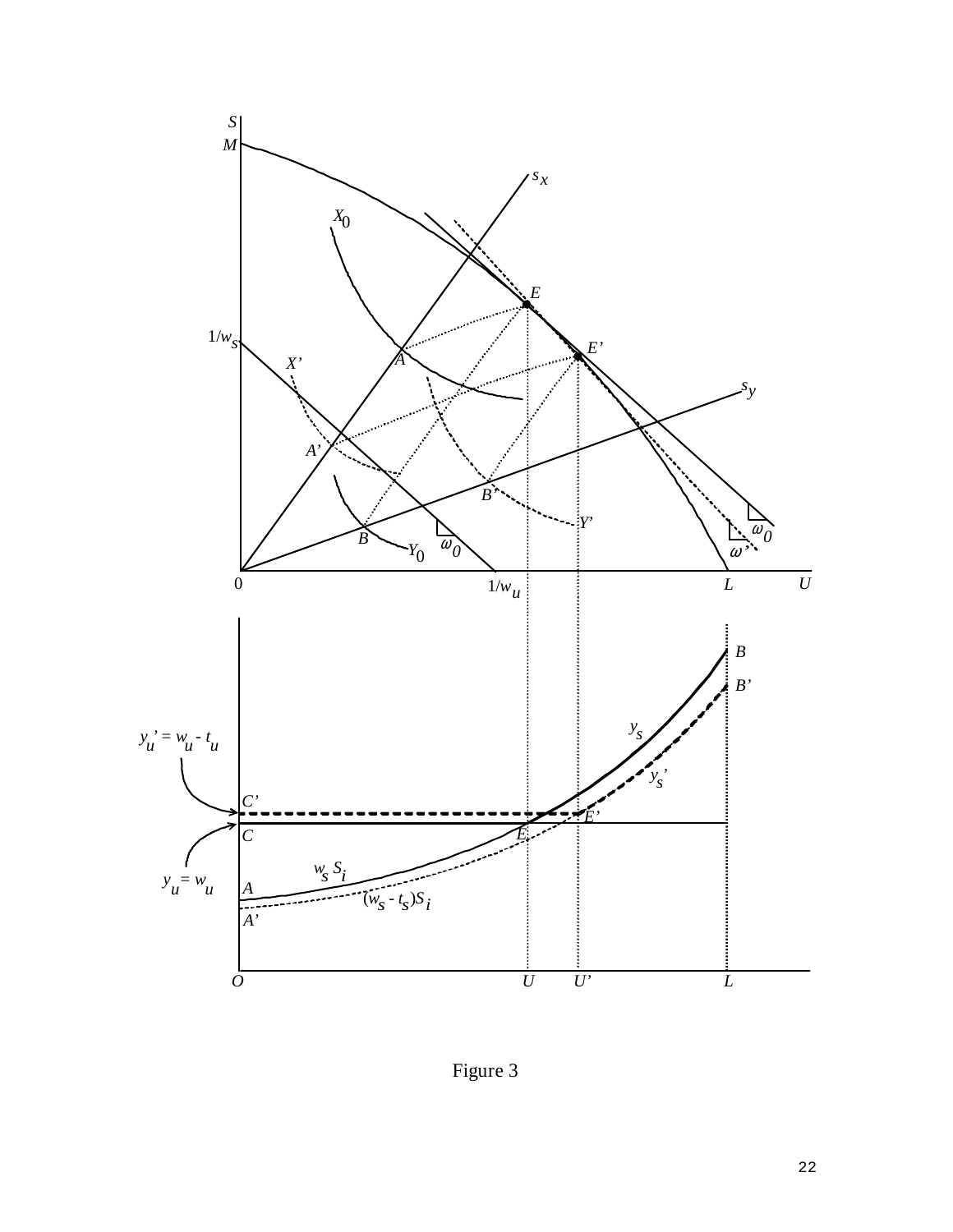

Figure 4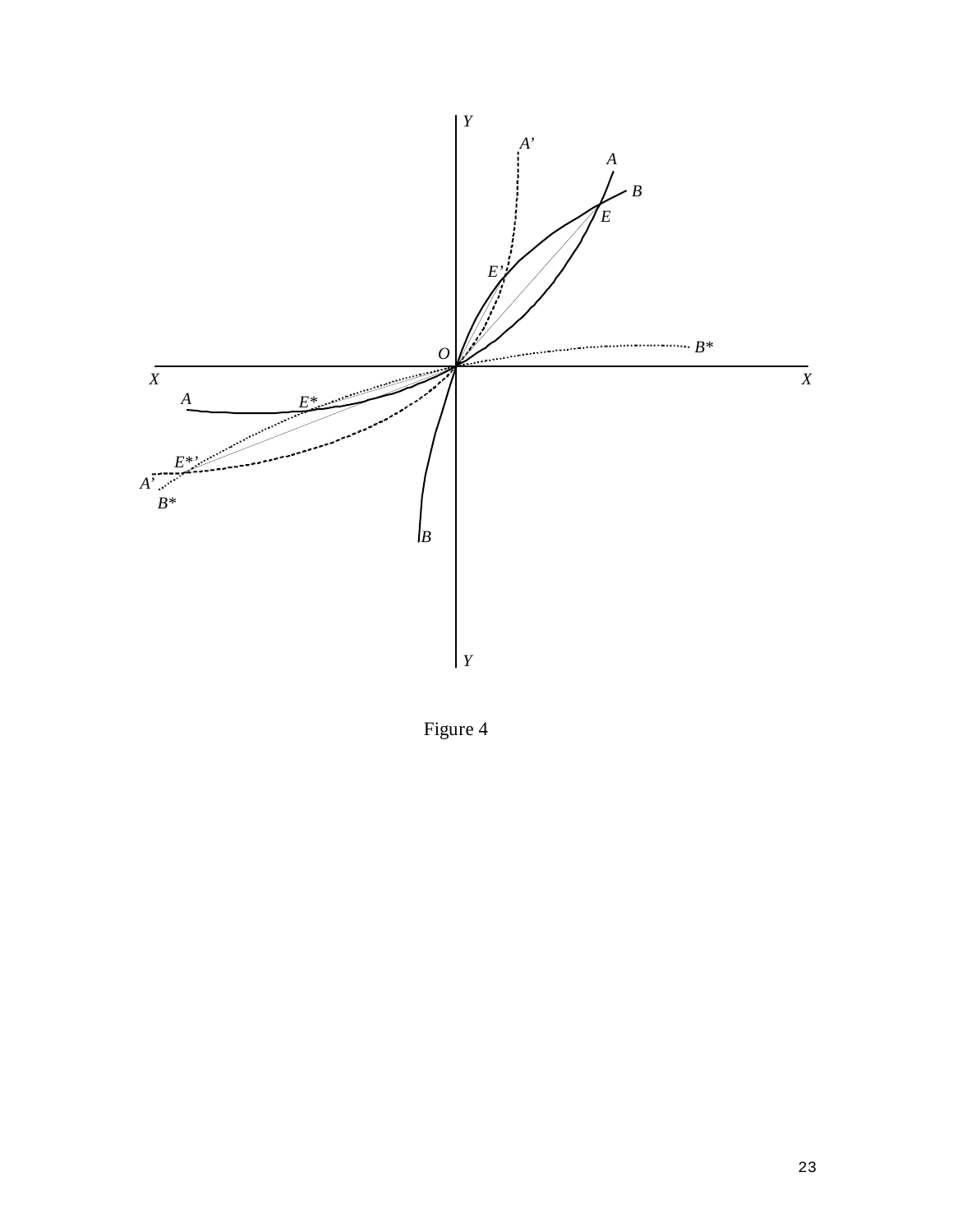

Figure 5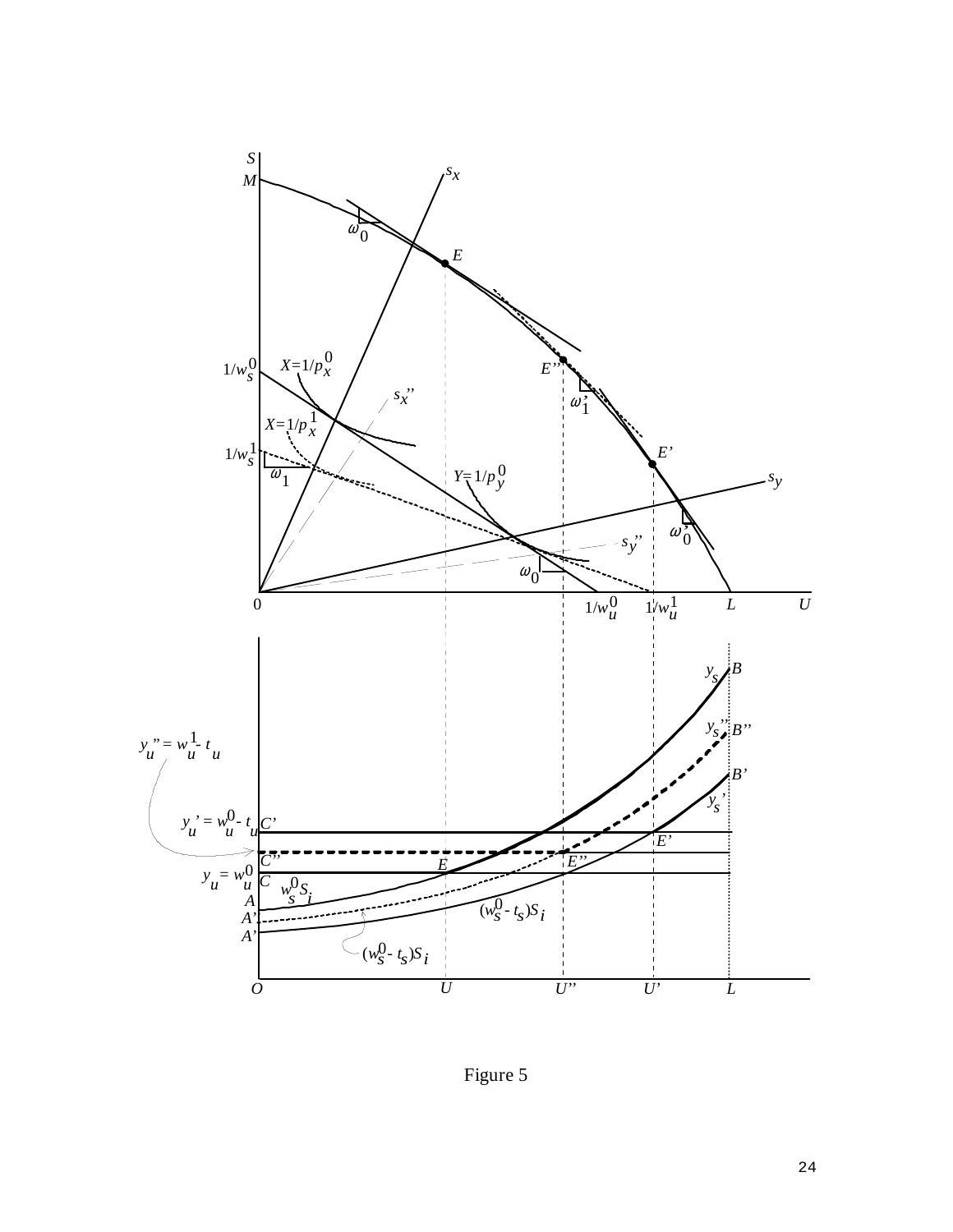

Figure 6